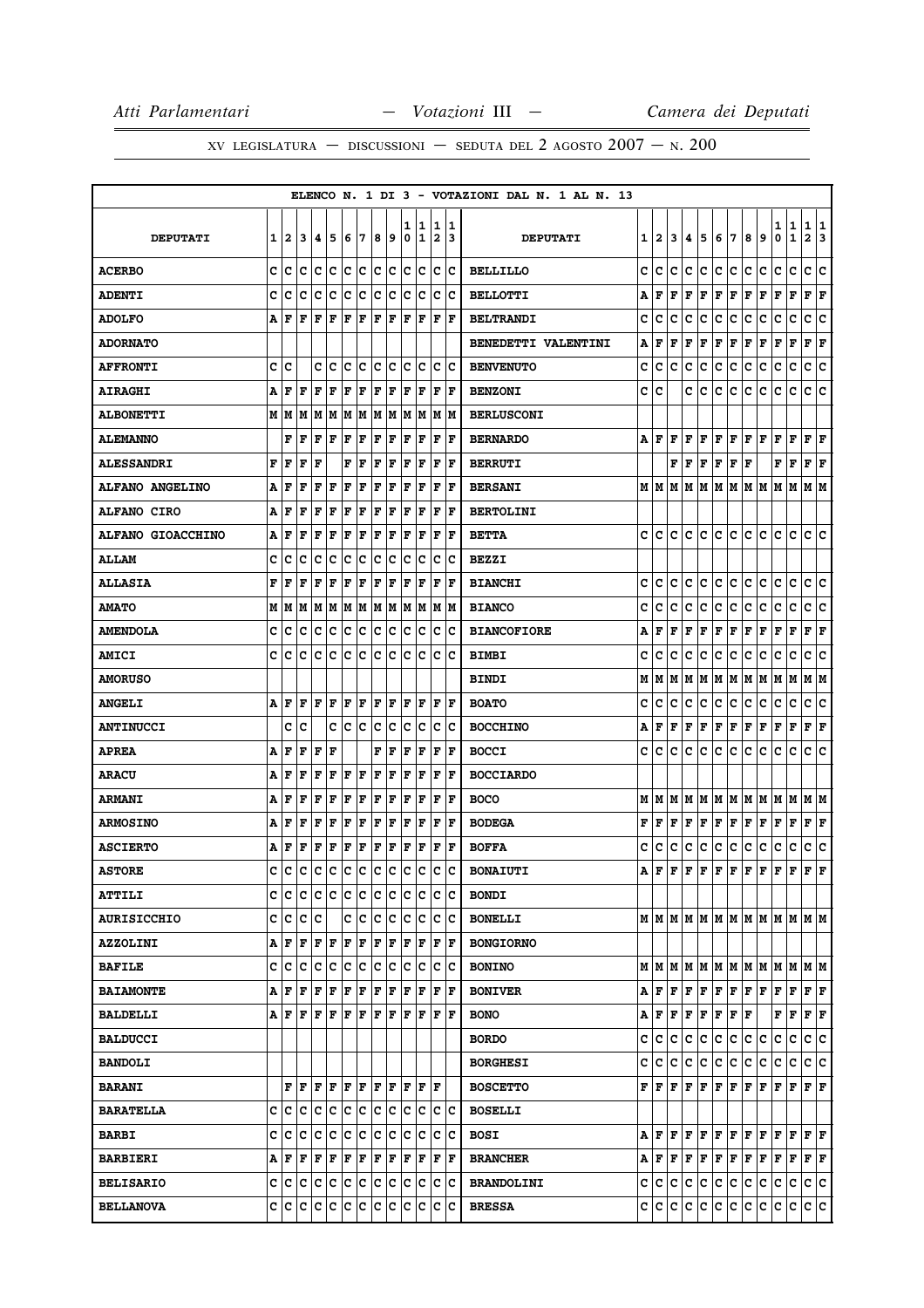# XV LEGISLATURA — DISCUSSIONI — SEDUTA DEL 2 AGOSTO  $2007 - N. 200$

|                     |          |              |     |      |                                                                                                                                                  |     |                     |                      |    |    |                      |                         |                                           | ELENCO N. 1 DI 3 - VOTAZIONI DAL N. 1 AL N. 13 |   |                |   |       |   |    |                                |   |                                                                                                                                                                                                                                                                                                                                                                                                                                                                                            |                                   |               |                             |               |
|---------------------|----------|--------------|-----|------|--------------------------------------------------------------------------------------------------------------------------------------------------|-----|---------------------|----------------------|----|----|----------------------|-------------------------|-------------------------------------------|------------------------------------------------|---|----------------|---|-------|---|----|--------------------------------|---|--------------------------------------------------------------------------------------------------------------------------------------------------------------------------------------------------------------------------------------------------------------------------------------------------------------------------------------------------------------------------------------------------------------------------------------------------------------------------------------------|-----------------------------------|---------------|-----------------------------|---------------|
| <b>DEPUTATI</b>     | $1 \mid$ | $\mathbf{2}$ | 3   | 4    | 5                                                                                                                                                | 6   | 7                   | 8                    | 9  | 0  | 1   1<br>1           | $\overline{\mathbf{2}}$ | 1 1<br>13                                 | <b>DEPUTATI</b>                                | 1 | $\overline{2}$ | 3 | 4     | 5 | 6  | 7                              | 8 | 9                                                                                                                                                                                                                                                                                                                                                                                                                                                                                          | 1<br>0                            | $\frac{1}{1}$ | $\frac{1}{2}$               | $\frac{1}{3}$ |
| <b>BRICOLO</b>      |          | FF           | F   | F F  |                                                                                                                                                  | F   | F                   | $ {\bf F}  {\bf F} $ |    |    |                      |                         | ${\bf F} \,   \, {\bf F} \,   \, {\bf F}$ | <b>CASTIELLO</b>                               |   |                |   |       |   |    |                                |   |                                                                                                                                                                                                                                                                                                                                                                                                                                                                                            |                                   |               |                             |               |
| <b>BRIGANDI'</b>    |          |              |     |      |                                                                                                                                                  |     |                     |                      |    |    |                      |                         |                                           | <b>CATANOSO</b>                                |   |                |   |       |   |    |                                |   |                                                                                                                                                                                                                                                                                                                                                                                                                                                                                            |                                   |               |                             |               |
| <b>BRIGUGLIO</b>    |          |              |     |      |                                                                                                                                                  |     |                     |                      |    |    |                      |                         |                                           | <b>CATONE</b>                                  | м | lМ             | M | м     | M | M  | M   M                          |   | M M                                                                                                                                                                                                                                                                                                                                                                                                                                                                                        |                                   | M             | M M                         |               |
| <b>BRUGGER</b>      |          |              |     |      |                                                                                                                                                  |     |                     |                      |    |    |                      |                         |                                           | <b>CECCACCI RUBINO</b>                         | Α | F              | F | F     | F | F  | F                              | F | F                                                                                                                                                                                                                                                                                                                                                                                                                                                                                          | F                                 | F             | ${\bf F} \,   \, {\bf F}$   |               |
| <b>BRUNO</b>        | А        | F            | F   | F    | F                                                                                                                                                | F   | F                   | F                    | F  | F  | F                    | F                       | ١F                                        | <b>CECCUZZI</b>                                | c | c              | c | c     | с | с  | с                              | с | с                                                                                                                                                                                                                                                                                                                                                                                                                                                                                          | c                                 | c             | c                           | c             |
| <b>BRUSCO</b>       |          | FF           | F   | F    | F                                                                                                                                                | F   | F                   | F F                  |    | F  | F                    |                         | $ {\bf F}  {\bf F} $                      | <b>CENTO</b>                                   | М | М              | Μ | М     | Μ | М  | М                              | М | M                                                                                                                                                                                                                                                                                                                                                                                                                                                                                          | М                                 | М             | M   M                       |               |
| <b>BUCCHINO</b>     | c        | c            | с   | с    | c                                                                                                                                                | с   | c                   | c                    | c  | c  | Iс                   | Iс                      | Ιc                                        | <b>CERONI</b>                                  | F | F              | F | F     | F | F  | F                              | F | F                                                                                                                                                                                                                                                                                                                                                                                                                                                                                          | F                                 | F             | F                           | F             |
| <b>BUEMI</b>        | c        | c            | c   | с    | c                                                                                                                                                | c   | c                   | c                    | ∣c | ∣c | ∣c                   |                         | c c                                       | <b>CESA</b>                                    | F | F              | F | F     | F | F  | F                              | F | F                                                                                                                                                                                                                                                                                                                                                                                                                                                                                          | F                                 | F             | F                           | F             |
| <b>BUFFO</b>        | c        | c            | c   | c    | c                                                                                                                                                | c c |                     | c c                  |    |    | c c                  |                         | c c                                       | <b>CESARIO</b>                                 | c | C              | c | c     | с | с  | c                              | c | c                                                                                                                                                                                                                                                                                                                                                                                                                                                                                          | с                                 | c             | c                           | c             |
| <b>BUGLIO</b>       | C.       | c            | c   | с    | c                                                                                                                                                | lc. | lc.                 | c c                  |    | lc | lc                   |                         | c                                         | <b>CESARO</b>                                  | F |                | F | F     | F | F  | F                              | F | F                                                                                                                                                                                                                                                                                                                                                                                                                                                                                          | F                                 | F             | F                           | F             |
| <b>BUONFIGLIO</b>   |          |              |     |      |                                                                                                                                                  |     |                     |                      |    |    |                      |                         |                                           | <b>CESINI</b>                                  | c | c              | с | с     | с | c  | с                              | c | c                                                                                                                                                                                                                                                                                                                                                                                                                                                                                          | c                                 | c             | c                           | ١c            |
| <b>BUONTEMPO</b>    |          | M   M        | M   |      | M  M  M  M  M  M  M  M  M  M                                                                                                                     |     |                     |                      |    |    |                      |                         |                                           | <b>CHIANALE</b>                                |   |                |   |       |   |    |                                |   |                                                                                                                                                                                                                                                                                                                                                                                                                                                                                            |                                   |               |                             |               |
| <b>BURCHIELLARO</b> |          | C C          | c   |      | c  c  c  c  c  c  c  c  c  c  c                                                                                                                  |     |                     |                      |    |    |                      |                         |                                           | <b>CHIAROMONTE</b>                             |   |                |   |       |   |    |                                |   |                                                                                                                                                                                                                                                                                                                                                                                                                                                                                            |                                   |               |                             |               |
| <b>BURGIO</b>       | c        | c            | c   | c    | с                                                                                                                                                | c   | c                   | IС                   | c  | c  | c                    | IС                      | Ιc                                        | <b>CHICCHI</b>                                 | с | c              | с | с     | c | с  | с                              | с | с                                                                                                                                                                                                                                                                                                                                                                                                                                                                                          | с                                 | с             | с                           | c             |
| <b>BURTONE</b>      | c        | c            | C   | c    | C                                                                                                                                                | c   | c                   | c c                  |    | c  | c                    |                         | c c                                       | CHITI                                          |   | MIM            |   | M   M |   | MM |                                |   | M  M  M  M  M                                                                                                                                                                                                                                                                                                                                                                                                                                                                              |                                   |               | M M                         |               |
| <b>CACCIARI</b>     |          |              |     |      |                                                                                                                                                  |     |                     |                      |    |    |                      |                         |                                           | <b>CIALENTE</b>                                |   |                |   |       |   |    |                                |   |                                                                                                                                                                                                                                                                                                                                                                                                                                                                                            |                                   |               |                             |               |
| <b>CALDAROLA</b>    |          |              |     |      |                                                                                                                                                  |     |                     |                      |    |    |                      |                         |                                           | <b>CICCHITTO</b>                               |   |                |   |       |   |    |                                |   |                                                                                                                                                                                                                                                                                                                                                                                                                                                                                            |                                   |               |                             |               |
| <b>CALGARO</b>      | c        | c            | C   | c    | c                                                                                                                                                | c c |                     | c c                  |    |    | c c c c              |                         |                                           | CICCIOLI                                       | F | F              | F | F     | F | F  | F                              | F | F                                                                                                                                                                                                                                                                                                                                                                                                                                                                                          | F                                 | F             | ${\bf F} \,   \, {\bf F}$   |               |
| CALIGIURI           | А        | F            | F   | F    | F                                                                                                                                                | F   | F                   | F                    | F  | F  | F                    | ΙF                      | lF                                        | CICU                                           | A | F              | F |       | F | F  | F                              | F | F                                                                                                                                                                                                                                                                                                                                                                                                                                                                                          | F                                 | F             | F                           | F             |
| <b>CAMPA</b>        |          | A   F        | F   | F    | F                                                                                                                                                | F   | F                   | F F                  |    |    | $ {\bf F}  {\bf F} $ |                         | $ {\bf F}  {\bf F} $                      | <b>CIOCCHETTI</b>                              | А | F              | F | F     | F | F  | F                              | F | F                                                                                                                                                                                                                                                                                                                                                                                                                                                                                          | F                                 | F             | ${\bf F} \mid {\bf F}$      |               |
| <b>CANCRINI</b>     | c        | c            | с   | c    | c                                                                                                                                                | с   | c                   | c                    | c  | с  | Iс                   | c                       | Ιc                                        | <b>CIOFFI</b>                                  | с | c              | c | c     | с | с  | с                              | c | с                                                                                                                                                                                                                                                                                                                                                                                                                                                                                          | c                                 | с             | С                           | c             |
| <b>CANNAVO'</b>     | c        | c            | c   | c    | c                                                                                                                                                | c   | c                   | c                    | c  | c  | $ {\bf c}$           |                         | c c                                       | CIRIELLI                                       |   |                |   |       |   |    |                                |   |                                                                                                                                                                                                                                                                                                                                                                                                                                                                                            |                                   |               |                             |               |
| <b>CAPARINI</b>     | F        |              | F   | ١F   | F                                                                                                                                                | F   | F                   | F                    | ١F | ١F | ١F                   | F                       | ١F                                        | CIRINO POMICINO                                |   |                |   |       |   |    |                                |   |                                                                                                                                                                                                                                                                                                                                                                                                                                                                                            |                                   |               |                             |               |
| <b>CAPEZZONE</b>    |          |              |     |      |                                                                                                                                                  |     |                     |                      |    |    |                      |                         |                                           | <b>CODURELLI</b>                               | с | c              | с | с     | с | с  | с                              | с | с                                                                                                                                                                                                                                                                                                                                                                                                                                                                                          | с                                 | с             | с                           | c             |
| CAPITANIO SANTOLINI |          | A   F        |     |      | ${\bf F}\, \, {\bf F}\, \, {\bf F}\, \, {\bf F}\, \, {\bf F}\, \, {\bf F}\, \, {\bf F}\, \, {\bf F}\, \, {\bf F}\, \, {\bf F}\, \, {\bf F}\, \,$ |     |                     |                      |    |    |                      |                         |                                           | <b>COGODI</b>                                  | c | с              | c | c     | c | с  | c                              | с | c                                                                                                                                                                                                                                                                                                                                                                                                                                                                                          | c                                 | C             | c c                         |               |
| <b>CAPODICASA</b>   |          |              |     |      |                                                                                                                                                  |     |                     |                      |    |    |                      |                         |                                           | <b>COLASIO</b>                                 | с | c              | c | с     | c | c  | lc.                            | c | с                                                                                                                                                                                                                                                                                                                                                                                                                                                                                          | c                                 | c             | c c                         |               |
| <b>CAPOTOSTI</b>    | C.       | с            | c   |      |                                                                                                                                                  |     | c c c c c c c c c c |                      |    |    |                      |                         |                                           | <b>COLUCCI</b>                                 |   | M   M          |   | M M   |   |    |                                |   | M  M  M  M  M  M  M  M  M                                                                                                                                                                                                                                                                                                                                                                                                                                                                  |                                   |               |                             |               |
| <b>CARBONELLA</b>   | c l      | c            |     | C C  | c  c  c  c  c  c  c  c  c                                                                                                                        |     |                     |                      |    |    |                      |                         |                                           | <b>COMPAGNON</b>                               | A | F              | F | F     | F |    | F F                            |   | F F                                                                                                                                                                                                                                                                                                                                                                                                                                                                                        | $\mathbf{F}$                      | F             | ${\bf F} \parallel {\bf F}$ |               |
| <b>CARDANO</b>      |          |              |     |      |                                                                                                                                                  |     |                     |                      |    |    |                      |                         |                                           | <b>CONSOLO</b>                                 | Α | F              | F | F     | F |    | $\mathbf{F} \mathbf{F} $       |   | $F$ $F$ $F$                                                                                                                                                                                                                                                                                                                                                                                                                                                                                |                                   | $\mathbf{F}$  | F F                         |               |
| <b>CARDINALE</b>    |          |              |     |      |                                                                                                                                                  |     |                     |                      |    |    |                      |                         |                                           | CONTE GIANFRANCO                               | А | F              | F | F     | F | F  | F                              | F | F                                                                                                                                                                                                                                                                                                                                                                                                                                                                                          | F                                 | F             | ${\bf F}$ $\bf F$           |               |
| <b>CARFAGNA</b>     | Αl       | F            | F   |      | F   F   F   F   F   F   F                                                                                                                        |     |                     |                      |    |    |                      |                         | F F                                       | <b>CONTE GIORGIO</b>                           | А | F              | F | F     | F | F  | F                              | F | F                                                                                                                                                                                                                                                                                                                                                                                                                                                                                          | F                                 | F             | F F                         |               |
| <b>CARLUCCI</b>     |          |              |     |      |                                                                                                                                                  |     |                     |                      |    |    |                      |                         |                                           | <b>CONTENTO</b>                                | A | F              | F | F     | F |    |                                |   | $\mathbf{F} \left  \mathbf{F} \right. \left  \mathbf{F} \right. \left  \mathbf{F} \right. \left  \mathbf{F} \right. \left  \mathbf{F} \right. \left  \mathbf{F} \right. \left  \mathbf{F} \right. \left  \mathbf{F} \right. \left  \mathbf{F} \right. \left  \mathbf{F} \right. \left  \mathbf{F} \right. \left  \mathbf{F} \right. \left  \mathbf{F} \right. \left  \mathbf{F} \right. \left  \mathbf{F} \right. \left  \mathbf{F} \right. \left  \mathbf{F} \right. \left  \mathbf{F} \$ |                                   |               |                             |               |
| <b>CARRA</b>        |          | c  c         |     |      | C  C  C  C  C  C  C  C  C  C                                                                                                                     |     |                     |                      |    |    |                      |                         |                                           | CONTI GIULIO                                   |   |                |   |       |   |    |                                |   |                                                                                                                                                                                                                                                                                                                                                                                                                                                                                            |                                   |               |                             |               |
| <b>CARTA</b>        | c        |              | c c |      | c  c  c  c  c  c  c  c  c  c                                                                                                                     |     |                     |                      |    |    |                      |                         |                                           | CONTI RICCARDO                                 | F | F              | F | F     | F |    |                                |   | F F F F F F F F                                                                                                                                                                                                                                                                                                                                                                                                                                                                            |                                   |               |                             |               |
| <b>CARUSO</b>       | c        | c            |     |      | C                                                                                                                                                | c   | c                   |                      |    |    | c c c c c            |                         |                                           | <b>CORDONI</b>                                 |   |                |   |       |   |    |                                |   | $M$   $M$   $M$   $M$   $M$   $M$   $M$   $M$   $M$   $M$   $M$   $M$                                                                                                                                                                                                                                                                                                                                                                                                                      |                                   |               |                             |               |
| <b>CASERO</b>       | F        | F            | F   | F  F |                                                                                                                                                  | F F |                     | F F                  |    |    | F F                  |                         | F  F                                      | COSENTINO LIONELLO                             | c | c              | c | c     | c | c  | c                              | c | с                                                                                                                                                                                                                                                                                                                                                                                                                                                                                          | c                                 | c             | c c                         |               |
| <b>CASINI</b>       | А        | F            | F   |      | F F F F F F F F F F F                                                                                                                            |     |                     |                      |    |    |                      |                         |                                           | COSENTINO NICOLA                               |   | F              |   | F     |   | F  | F                              |   | F F                                                                                                                                                                                                                                                                                                                                                                                                                                                                                        | $\mathbf{F} \parallel \mathbf{F}$ |               | ${\bf F} \parallel {\bf F}$ |               |
| <b>CASSOLA</b>      | c        | c            | c   | с    | c  c  c  c  c  c  c  c  c                                                                                                                        |     |                     |                      |    |    |                      |                         |                                           | <b>COSENZA</b>                                 |   |                |   |       |   |    |                                |   |                                                                                                                                                                                                                                                                                                                                                                                                                                                                                            |                                   |               |                             |               |
| <b>CASTAGNETTI</b>  |          |              |     |      |                                                                                                                                                  |     |                     |                      |    |    |                      |                         |                                           | <b>COSSIGA</b>                                 |   | A F F          |   | F     | F |    | ${\bf F} \,   \, {\bf F} \,  $ |   | F F F F F F                                                                                                                                                                                                                                                                                                                                                                                                                                                                                |                                   |               |                             |               |
| <b>CASTELLANI</b>   |          |              |     |      |                                                                                                                                                  |     |                     |                      |    |    |                      |                         |                                           | <b>COSTA</b>                                   |   | A   A          | A | А     | Α |    | A A                            |   | A   A                                                                                                                                                                                                                                                                                                                                                                                                                                                                                      | F A                               |               | A   A                       |               |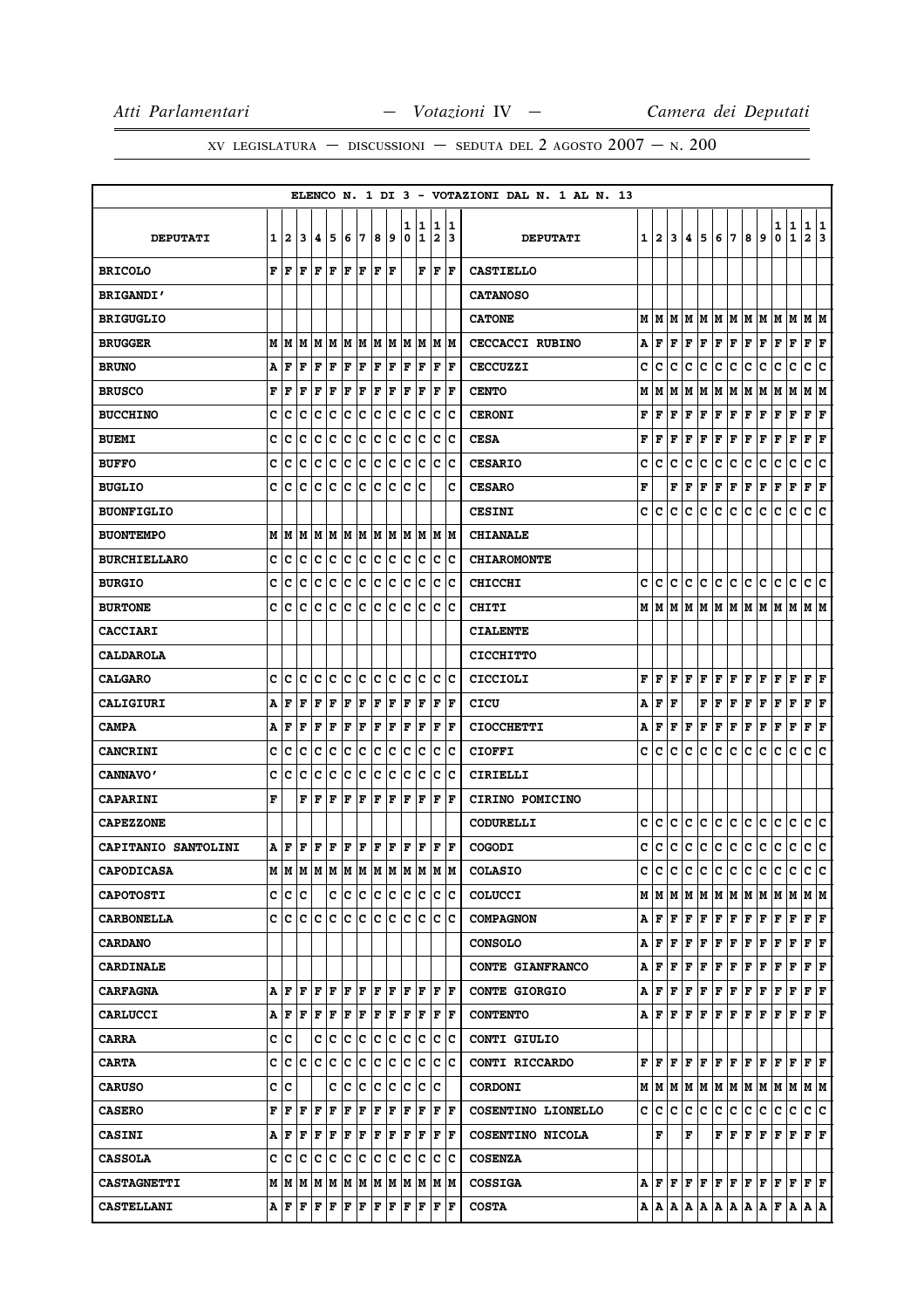|                      |   |           |    |                     |                            |     |    |     |     |    |                                                                      |     |                      | ELENCO N. 1 DI 3 - VOTAZIONI DAL N. 1 AL N. 13 |              |              |   |    |              |                           |                                   |     |                                                                                                                                                                                                                                                                                                                                                                                                                                                                                            |     |             |                                                                                                                                                                                                                                                                                                                                                                                                                                                                                            |    |
|----------------------|---|-----------|----|---------------------|----------------------------|-----|----|-----|-----|----|----------------------------------------------------------------------|-----|----------------------|------------------------------------------------|--------------|--------------|---|----|--------------|---------------------------|-----------------------------------|-----|--------------------------------------------------------------------------------------------------------------------------------------------------------------------------------------------------------------------------------------------------------------------------------------------------------------------------------------------------------------------------------------------------------------------------------------------------------------------------------------------|-----|-------------|--------------------------------------------------------------------------------------------------------------------------------------------------------------------------------------------------------------------------------------------------------------------------------------------------------------------------------------------------------------------------------------------------------------------------------------------------------------------------------------------|----|
|                      |   |           |    |                     |                            |     |    |     |     | 1  | 11                                                                   | 1   | 11                   |                                                |              |              |   |    |              |                           |                                   |     |                                                                                                                                                                                                                                                                                                                                                                                                                                                                                            | 1   | 1           | 1                                                                                                                                                                                                                                                                                                                                                                                                                                                                                          | 1  |
| <b>DEPUTATI</b>      | 1 | 12.       | 13 | 14.                 | 15                         | 6   | 17 | 8   | 19  | 0  | 1                                                                    | 2   | 13                   | <b>DEPUTATI</b>                                | $\mathbf{1}$ | $\mathbf{2}$ | 3 | 4  | 5            | 6                         | 7                                 | 8   | 9                                                                                                                                                                                                                                                                                                                                                                                                                                                                                          | 0   | $\mathbf 1$ | 2 3                                                                                                                                                                                                                                                                                                                                                                                                                                                                                        |    |
| <b>COSTANTINI</b>    | c | Ιc        | Ιc | Iс                  | Ιc                         | lC. | Iс | c c |     |    | lc Ic                                                                |     | c c                  | DI CAGNO ABBRESCIA                             | Α            | F            | F | F  | F            | F                         | F                                 | F   | F                                                                                                                                                                                                                                                                                                                                                                                                                                                                                          | F   | F           | F                                                                                                                                                                                                                                                                                                                                                                                                                                                                                          | F  |
| <b>COTA</b>          | F | ١F        | F  | ١F                  | l F                        | F   | F  | F   | lF. | ١F | IF.                                                                  |     | F F                  | DI CENTA                                       | Α            | F            | F | F  | F            |                           | $\mathbf{F} \parallel \mathbf{F}$ | F F |                                                                                                                                                                                                                                                                                                                                                                                                                                                                                            | F   |             | ${\bf F} \mid {\bf F}$                                                                                                                                                                                                                                                                                                                                                                                                                                                                     |    |
| <b>CRAPOLICCHIO</b>  |   |           |    |                     |                            |     |    |     |     |    |                                                                      |     |                      | DI GIOIA                                       | c            |              | c | c  |              | c                         |                                   |     | c                                                                                                                                                                                                                                                                                                                                                                                                                                                                                          | с   | с           | c                                                                                                                                                                                                                                                                                                                                                                                                                                                                                          | c  |
| <b>CRAXI</b>         |   |           |    |                     |                            |     |    |     |     |    |                                                                      |     |                      | DI GIROLAMO                                    | с            | с            | с | с  | c            | c                         | c                                 | с   | с                                                                                                                                                                                                                                                                                                                                                                                                                                                                                          | с   | c           | c                                                                                                                                                                                                                                                                                                                                                                                                                                                                                          | ∣c |
| <b>CREMA</b>         |   |           |    |                     |                            |     |    |     |     |    |                                                                      |     |                      | <b>DILIBERTO</b>                               | c            | с            | с | с  | с            | c                         | с                                 | c   | с                                                                                                                                                                                                                                                                                                                                                                                                                                                                                          | с   | с           | c                                                                                                                                                                                                                                                                                                                                                                                                                                                                                          | c  |
| <b>CRIMI</b>         |   |           |    |                     |                            |     |    |     |     |    |                                                                      |     |                      | <b>DIOGUARDI</b>                               |              |              |   |    |              |                           |                                   |     |                                                                                                                                                                                                                                                                                                                                                                                                                                                                                            |     |             |                                                                                                                                                                                                                                                                                                                                                                                                                                                                                            |    |
| <b>CRISAFULLI</b>    | c | с         | с  | Iс                  | Ιc                         | Ιc  | ١c | lc. | Iс  | lc | Iс                                                                   | Iс  | Ιc                   | <b>DIONISI</b>                                 | Α            | F            | F | F  | $\mathbf{F}$ |                           |                                   |     | $\mathbf{F} \left  \mathbf{F} \right. \left  \mathbf{F} \right. \left  \mathbf{F} \right. \left  \mathbf{F} \right. \left  \mathbf{F} \right. \left  \mathbf{F} \right. \left  \mathbf{F} \right. \left  \mathbf{F} \right. \left  \mathbf{F} \right. \left  \mathbf{F} \right. \left  \mathbf{F} \right. \left  \mathbf{F} \right. \left  \mathbf{F} \right. \left  \mathbf{F} \right. \left  \mathbf{F} \right. \left  \mathbf{F} \right. \left  \mathbf{F} \right. \left  \mathbf{F} \$ |     |             | $\bf{F}$ $\bf{F}$                                                                                                                                                                                                                                                                                                                                                                                                                                                                          |    |
| <b>CRISCI</b>        | c | с         | c  | c                   | c                          | Ιc  | Iс | Ιc  | Iс  | Iс | Iс                                                                   | Iс  | ΙC                   | <b>DI PIETRO</b>                               | М            | M            | M | M  | M            |                           |                                   |     |                                                                                                                                                                                                                                                                                                                                                                                                                                                                                            |     |             | M  M  M  M  M  M  M  M                                                                                                                                                                                                                                                                                                                                                                                                                                                                     |    |
| <b>CROSETTO</b>      | F | F         | F  | F                   | F                          | F   | F  | F   | F   | F  | F                                                                    | F   | lF                   | D'IPPOLITO VITALE                              | А            | F            | F | F  | г            | F F                       |                                   | F F |                                                                                                                                                                                                                                                                                                                                                                                                                                                                                            | F F |             | F F                                                                                                                                                                                                                                                                                                                                                                                                                                                                                        |    |
| <b>CUPERLO</b>       | c | ١c        | с  | Iс                  | Iс                         | Ιc  | Iс | Ιc  | Iс  | Iс | Iс                                                                   | Iс  | ΙC                   | DI SALVO                                       | М            | c            | c | c  | с            | c                         | с                                 | с   | c                                                                                                                                                                                                                                                                                                                                                                                                                                                                                          | с   | с           | c                                                                                                                                                                                                                                                                                                                                                                                                                                                                                          |    |
| 0' AGRO -            | А | F         | F  | F                   | F                          | F   | F  | F   | F   | F  | F                                                                    | F   | ١F                   | DI VIRGILIO                                    | A            | F            | F | F  | F            | F                         | F                                 | F   | Г                                                                                                                                                                                                                                                                                                                                                                                                                                                                                          | F   | F           | ${\bf F} \,   \, {\bf F}$                                                                                                                                                                                                                                                                                                                                                                                                                                                                  |    |
| <b>D'ALEMA</b>       | M | lМ        | IМ | lм                  | lм                         | M   | M  |     | MM  | lм | lм                                                                   | lм  | lм                   | <b>DONADI</b>                                  | М            | м            | М | М  | M            |                           | M   M   M   M                     |     |                                                                                                                                                                                                                                                                                                                                                                                                                                                                                            | MM  |             | M   M                                                                                                                                                                                                                                                                                                                                                                                                                                                                                      |    |
| <b>D'ALIA</b>        | А | F         | F  | F                   | F                          | F   | F  | F   | F   | F  | F                                                                    | F   | F                    | <b>DOZZO</b>                                   |              | FF           |   |    |              |                           |                                   |     |                                                                                                                                                                                                                                                                                                                                                                                                                                                                                            |     |             | ${\bf F}\, \, {\bf F}\, \, {\bf F}\, \, {\bf F}\, \, {\bf F}\, \, {\bf F}\, \, {\bf F}\, \, {\bf F}\, \, {\bf F}\, \, {\bf F}\, \, {\bf F}\,$                                                                                                                                                                                                                                                                                                                                              |    |
| <b>D'AMBROSIO</b>    | c | Ιc        | c  | Ιc                  | Iс                         | Iс  | ΙC | Ιc  | Iс  | Ιc | Iс                                                                   | ΙC  | Ιc                   | <b>DRAGO</b>                                   |              |              |   |    |              |                           |                                   |     |                                                                                                                                                                                                                                                                                                                                                                                                                                                                                            |     |             |                                                                                                                                                                                                                                                                                                                                                                                                                                                                                            |    |
| <b>DAMIANO</b>       |   | MM        | M  | lМ                  | M                          | M M |    |     | MM  |    | M M                                                                  |     | IM IM                | <b>DUILIO</b>                                  | c            | c            | c | c  | с            | c                         | c                                 | c   | c                                                                                                                                                                                                                                                                                                                                                                                                                                                                                          | c   | c           | c                                                                                                                                                                                                                                                                                                                                                                                                                                                                                          | Iс |
| <b>D'ANTONA</b>      | с | Ιc        | ١c | ΙC                  | Iс                         | ∣c  | ∣c | c c |     |    | lc Ic                                                                | IC. | ΙC                   | <b>D'ULIZIA</b>                                | c            | с            | с | с  | с            | с                         | c                                 | c   | c                                                                                                                                                                                                                                                                                                                                                                                                                                                                                          | с   | c           | c c                                                                                                                                                                                                                                                                                                                                                                                                                                                                                        |    |
| <b>D'ANTONI</b>      |   | M   M     |    | M  M  M  M  M  M  M |                            |     |    |     |     |    | M  M  M  M                                                           |     |                      | <b>DURANTI</b>                                 | c            | c            | c | с  | с            | c                         | с                                 | с   | с                                                                                                                                                                                                                                                                                                                                                                                                                                                                                          | с   | с           | с                                                                                                                                                                                                                                                                                                                                                                                                                                                                                          | c  |
| <b>DATO</b>          | c | c         | Iс | Iс                  | c                          | c   | c  | c c |     | c  | c                                                                    | IC. | ΙC                   | <b>DUSSIN</b>                                  | F            | F            | F | F  | F            | F                         | F                                 | F   | F                                                                                                                                                                                                                                                                                                                                                                                                                                                                                          | F   | F           | ${\bf F} \,   \, {\bf F}$                                                                                                                                                                                                                                                                                                                                                                                                                                                                  |    |
| DE ANGELIS           | c | с         | c  | c                   | c                          | c   | c  | c   | c   | lc | Ιc                                                                   | c   | Ιc                   | <b>EVANGELISTI</b>                             | c            | c            | c | с  | c            | c                         | c                                 | c   | c                                                                                                                                                                                                                                                                                                                                                                                                                                                                                          | c   | c           | c                                                                                                                                                                                                                                                                                                                                                                                                                                                                                          | с  |
| <b>DE BIASI</b>      | c | c         | lc | Iс                  | Ιc                         | Ιc  | ١c | Ιc  | lc. | lc | Iс                                                                   | lc. | Ιc                   | <b>FABBRI</b>                                  | А            | F            | F | F  | F            | F                         | F                                 | F   | F                                                                                                                                                                                                                                                                                                                                                                                                                                                                                          | F   | F           | $\bf F \,   \bf F$                                                                                                                                                                                                                                                                                                                                                                                                                                                                         |    |
| <b>DE BRASI</b>      | c | c         | Ιc | Ιc                  | Ιc                         | Iс  | ΙC | Ιc  | Iс  | Iс | Iс                                                                   | ΙC  | Ιc                   | <b>FABRIS</b>                                  | М            | м            | M | м  |              |                           |                                   |     | M   M   M   M   M   M   M                                                                                                                                                                                                                                                                                                                                                                                                                                                                  |     |             | M  M                                                                                                                                                                                                                                                                                                                                                                                                                                                                                       |    |
| DE CASTRO            |   | MM        |    |                     |                            |     |    |     |     |    | M  M  M  M  M  M  M  M  M  M  M                                      |     |                      | <b>FADDA</b>                                   | с            | c            | с | с  | с            | с                         | c                                 | c   | с                                                                                                                                                                                                                                                                                                                                                                                                                                                                                          | c   | c           | c                                                                                                                                                                                                                                                                                                                                                                                                                                                                                          | Iс |
| <b>DE CORATO</b>     |   |           |    |                     |                            |     |    |     |     |    |                                                                      |     |                      | <b>FALLICA</b>                                 | A            | F            | F | F  | г            | $\mathbf{F}   \mathbf{F}$ |                                   | F F |                                                                                                                                                                                                                                                                                                                                                                                                                                                                                            | F F |             | F F                                                                                                                                                                                                                                                                                                                                                                                                                                                                                        |    |
| <b>DE CRISTOFARO</b> |   | c Ic      | IC | lc.                 | lc.                        | c c |    | c c |     |    | ic ic ic ic                                                          |     |                      | <b>FALOMI</b>                                  | c            | c            | c | с  | с            | c                         | с                                 | c   | с                                                                                                                                                                                                                                                                                                                                                                                                                                                                                          | с   | с           | с                                                                                                                                                                                                                                                                                                                                                                                                                                                                                          | Ιc |
| <b>DEIANA</b>        |   |           |    |                     |                            |     |    |     |     |    |                                                                      |     |                      | <b>FARINA DANIELE</b>                          | c            | с            | с | с  | c            | с                         | c                                 | с   | c                                                                                                                                                                                                                                                                                                                                                                                                                                                                                          | c   | с           | с                                                                                                                                                                                                                                                                                                                                                                                                                                                                                          | ∣c |
| <b>DE LAURENTIIS</b> | A |           |    |                     |                            |     |    |     |     |    |                                                                      |     |                      | <b>FARINA GIANNI</b>                           | с            | c            | c | c  | c            | c                         | c                                 | c   | c                                                                                                                                                                                                                                                                                                                                                                                                                                                                                          | c   | c           | c.                                                                                                                                                                                                                                                                                                                                                                                                                                                                                         | ∣c |
| <b>DELBONO</b>       |   | C C C C C |    |                     |                            | c c |    | c c |     |    | c c c c                                                              |     |                      | <b>FARINONE</b>                                |              | c  c         | c |    |              |                           |                                   |     |                                                                                                                                                                                                                                                                                                                                                                                                                                                                                            |     |             | c  c  c  c  c  c  c  c  c  c                                                                                                                                                                                                                                                                                                                                                                                                                                                               |    |
| DEL BUE              |   |           |    |                     |                            |     |    |     |     |    |                                                                      |     |                      | <b>FASCIANI</b>                                |              |              |   |    |              |                           |                                   |     |                                                                                                                                                                                                                                                                                                                                                                                                                                                                                            |     |             | C C C C C C C C C C C C C C                                                                                                                                                                                                                                                                                                                                                                                                                                                                |    |
| <b>DELFINO</b>       |   | AFFFFF    |    |                     |                            | F   | F  | F F |     |    | F F                                                                  |     | $ {\bf F}  {\bf F} $ | <b>FASOLINO</b>                                |              |              |   |    |              |                           |                                   |     |                                                                                                                                                                                                                                                                                                                                                                                                                                                                                            |     |             | ${\bf F}\, \,{\bf F}\, \,{\bf F}\, \,{\bf F}\, \,{\bf F}\, \,{\bf F}\, \,{\bf F}\, \,{\bf F}\, \,{\bf F}\, \,{\bf F}\, \,{\bf F}\, \,{\bf F}\, \,{\bf F}\, \,{\bf F}\,$                                                                                                                                                                                                                                                                                                                    |    |
| <b>D'ELIA</b>        |   |           |    |                     |                            |     |    |     |     |    |                                                                      |     |                      | <b>FASSINO</b>                                 |              |              |   |    |              |                           |                                   |     |                                                                                                                                                                                                                                                                                                                                                                                                                                                                                            |     |             |                                                                                                                                                                                                                                                                                                                                                                                                                                                                                            |    |
| DELLA VEDOVA         |   | A F       |    | F   F   F           |                            | F   | F  |     |     |    | F F F F                                                              | lF. | ١F                   | FAVA                                           |              | F.           | F | F  | F.           |                           |                                   |     |                                                                                                                                                                                                                                                                                                                                                                                                                                                                                            |     |             | $\mathbf{F} \left  \mathbf{F} \right. \left  \mathbf{F} \right. \left  \mathbf{F} \right. \left  \mathbf{F} \right. \left  \mathbf{F} \right. \left  \mathbf{F} \right. \left  \mathbf{F} \right. \left  \mathbf{F} \right. \left  \mathbf{F} \right. \left  \mathbf{F} \right. \left  \mathbf{F} \right. \left  \mathbf{F} \right. \left  \mathbf{F} \right. \left  \mathbf{F} \right. \left  \mathbf{F} \right. \left  \mathbf{F} \right. \left  \mathbf{F} \right. \left  \mathbf{F} \$ |    |
| <b>DELL'ELCE</b>     |   | A F F     |    |                     | $\bf{F}$ $\bf{F}$ $\bf{F}$ |     |    |     |     |    | $ \mathbf{F} \mathbf{F} \mathbf{F} \mathbf{F} \mathbf{F} \mathbf{F}$ |     |                      | <b>FEDELE</b>                                  |              | A   F        |   |    |              |                           |                                   |     |                                                                                                                                                                                                                                                                                                                                                                                                                                                                                            |     |             | ${\bf F}\, {\bf F}\, {\bf F}\, {\bf F}\, {\bf F}\, {\bf F}\, {\bf F}\, {\bf F}\, {\bf F}\, {\bf F}\, {\bf F}\, {\bf F}\, {\bf F}\, {\bf F}\, {\bf F}\, {\bf F}\, {\bf F}\, {\bf F}\, {\bf F}\, {\bf F}\, {\bf F}\, {\bf F}\, {\bf F}\, {\bf F}\, {\bf F}\, {\bf F}\, {\bf F}\, {\bf F}\, {\bf F}\, {\bf F}\, {\bf F}\, {\bf F}\, {\bf F}\, {\bf F}\, {\bf F}\, {\bf F}\, {\bf F}\$                                                                                                         |    |
| <b>DEL MESE</b>      |   |           |    |                     |                            |     |    |     |     |    |                                                                      |     |                      | <b>FEDI</b>                                    | c            | c            | с | с  | c            |                           | c c c c                           |     |                                                                                                                                                                                                                                                                                                                                                                                                                                                                                            | c c |             | c c                                                                                                                                                                                                                                                                                                                                                                                                                                                                                        |    |
| <b>D'ELPIDIO</b>     |   |           |    |                     |                            |     |    |     |     |    |                                                                      |     |                      | <b>FERRARA</b>                                 | c I          | c            | c | c. |              |                           |                                   |     |                                                                                                                                                                                                                                                                                                                                                                                                                                                                                            |     |             | c c c c c c c c c c c                                                                                                                                                                                                                                                                                                                                                                                                                                                                      |    |
| DE LUCA FRANCESCO    |   |           |    |                     |                            |     |    |     |     |    |                                                                      |     |                      | <b>FERRARI</b>                                 |              |              |   |    |              |                           |                                   |     |                                                                                                                                                                                                                                                                                                                                                                                                                                                                                            |     |             | C C C C C C C C C C C C C C C                                                                                                                                                                                                                                                                                                                                                                                                                                                              |    |
| DE LUCA VINCENZO     |   |           |    |                     |                            |     |    |     |     |    |                                                                      |     |                      | <b>FERRIGNO</b>                                |              |              |   |    |              |                           |                                   |     |                                                                                                                                                                                                                                                                                                                                                                                                                                                                                            |     |             |                                                                                                                                                                                                                                                                                                                                                                                                                                                                                            |    |
| <b>DE MITA</b>       |   |           |    |                     |                            |     |    |     |     |    |                                                                      |     |                      | <b>FIANO</b>                                   |              |              |   |    |              |                           |                                   |     |                                                                                                                                                                                                                                                                                                                                                                                                                                                                                            |     |             | c c c c c c c c c c c c c                                                                                                                                                                                                                                                                                                                                                                                                                                                                  |    |
| <b>DE PICCOLI</b>    |   |           |    |                     |                            |     |    |     |     |    |                                                                      |     |                      | <b>FILIPPESCHI</b>                             |              | c  c         | c | c  | с            | с                         |                                   |     | C C C C                                                                                                                                                                                                                                                                                                                                                                                                                                                                                    |     |             | C C C                                                                                                                                                                                                                                                                                                                                                                                                                                                                                      |    |
| <b>DE SIMONE</b>     |   |           |    |                     |                            |     |    |     |     |    |                                                                      |     |                      | <b>FILIPPI</b>                                 |              |              |   |    |              |                           |                                   |     |                                                                                                                                                                                                                                                                                                                                                                                                                                                                                            |     |             |                                                                                                                                                                                                                                                                                                                                                                                                                                                                                            |    |
| <b>DE ZULUETA</b>    |   |           |    |                     |                            |     |    |     |     |    |                                                                      |     |                      | FILIPPONIO TATARELLA                           |              |              |   |    |              |                           |                                   |     |                                                                                                                                                                                                                                                                                                                                                                                                                                                                                            |     |             |                                                                                                                                                                                                                                                                                                                                                                                                                                                                                            |    |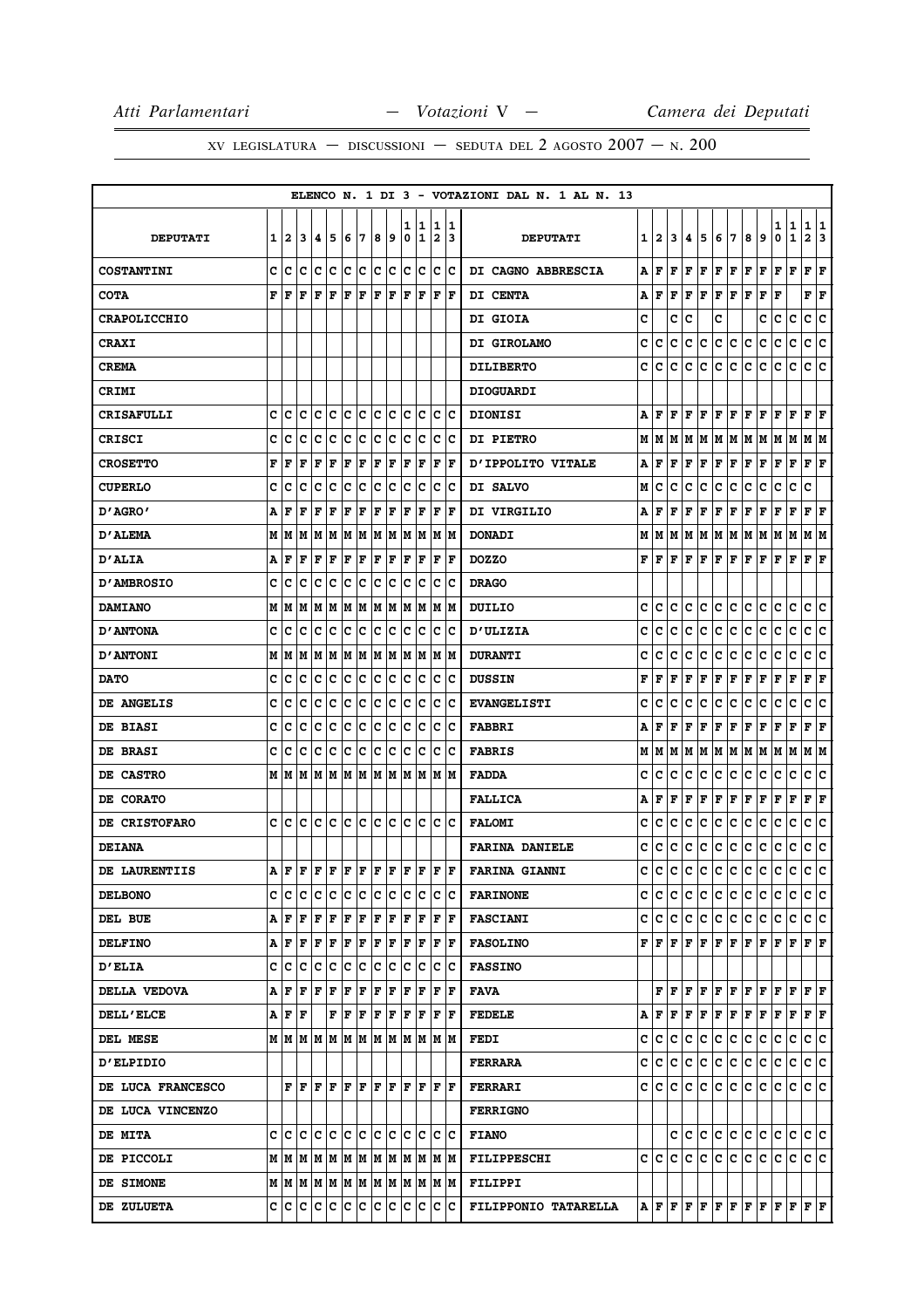XV LEGISLATURA — DISCUSSIONI — SEDUTA DEL 2 AGOSTO  $2007 - N. 200$ 

|                             |   |      |     |                                 |              |     |             |     |                       |        |        |                              |                         | ELENCO N. 1 DI 3 - VOTAZIONI DAL N. 1 AL N. 13 |   |              |   |   |                        |   |                                                                                                                                     |     |              |        |                                                                                                                                                                      |                        |        |
|-----------------------------|---|------|-----|---------------------------------|--------------|-----|-------------|-----|-----------------------|--------|--------|------------------------------|-------------------------|------------------------------------------------|---|--------------|---|---|------------------------|---|-------------------------------------------------------------------------------------------------------------------------------------|-----|--------------|--------|----------------------------------------------------------------------------------------------------------------------------------------------------------------------|------------------------|--------|
| <b>DEPUTATI</b>             | 1 | 12   | 3   | 14.                             | 5            | 6   | 7           | 8   | و ا                   | 1<br>0 | 1<br>1 | 1<br>$\overline{\mathbf{2}}$ | 11<br>13                | <b>DEPUTATI</b>                                | 1 | $\mathbf{2}$ | 3 | 4 | 5                      | 6 | 7                                                                                                                                   | 8   | 9            | 1<br>0 | 1<br>$\mathbf 1$                                                                                                                                                     | 1<br>$\mathbf{2}$      | 1<br>3 |
| <b>FINCATO</b>              | c | ١c   | Ιc  | с                               | Iс           | lc. | Iс          |     | $ {\bf c}\> {\bf c} $ | lc     | Ιc     | c                            | ΙC                      | <b>GAROFANI</b>                                | с | c            | c | c |                        | c | c                                                                                                                                   |     | c            | с      | c                                                                                                                                                                    | c                      | c      |
| <b>FINI GIANFRANCO</b>      | A | F    | l F | F                               |              | F   |             | F   | F                     | ΙF     | F      | F                            | F                       | <b>GASPARRI</b>                                | М | М            | М | м | M                      | Μ | M                                                                                                                                   | M   | M            | M      | м                                                                                                                                                                    | M   M                  |        |
| <b>FINI GIUSEPPE</b>        | А | F    | F   | F                               | F            | F   | F           | F   | F                     | F      | F      | F                            | lF                      | <b>GELMINI</b>                                 | А | Α            | F | F | F                      | F | F                                                                                                                                   | F   | F            | F      | F                                                                                                                                                                    | ${\bf F} \mid {\bf F}$ |        |
| <b>FIORIO</b>               | c | с    | c   | c                               | c            | Ιc  | c           | c   | c                     | c      | c      | c                            | Ιc                      | <b>GENTILI</b>                                 | с | c            |   |   |                        |   |                                                                                                                                     |     |              |        |                                                                                                                                                                      |                        |        |
| <b>FIORONI</b>              | M | lМ   | lМ  | M M                             |              |     | M M         |     | M M                   |        | M M    |                              | IM IM                   | GENTILONI SILVERI                              | М | M            | M | M | M                      |   | M   M   M                                                                                                                           |     | M            | MM     |                                                                                                                                                                      | M  M                   |        |
| <b>FISTAROL</b>             | c | c    | Ιc  | Ιc                              | Ιc           | Iс  | ΙC          | Ιc  | Iс                    | Iс     | Iс     | ΙC                           | ΙC                      | <b>GERMANA'</b>                                | А | F            | F | F | F                      |   | FF                                                                                                                                  | F   | F            | FF     |                                                                                                                                                                      | ${\bf F} \mid {\bf F}$ |        |
| <b>FITTO</b>                | F | F    | l F | F                               | l F          | F   | F           | ΙF  | F                     | ΙF     | F      | F                            | F                       | <b>GERMONTANI</b>                              | A | F            | F | F | F                      | F | F                                                                                                                                   | F   | F            | F      | F                                                                                                                                                                    | F                      | F      |
| <b>FLORESTA</b>             | А | F    | ΙF  | F                               | l F          | F   | F           | F   | F                     | F      | F      | F                            | lF                      | <b>GHIZZONI</b>                                | c | с            | с | с | с                      | c | с                                                                                                                                   | с   | с            | с      | c                                                                                                                                                                    | c                      | c      |
| <b>FLUVI</b>                | c | с    | c   | c                               | c            | c   | c           | c   | c                     | c      | c      | c                            | Ιc                      | <b>GIACHETTI</b>                               | c | c            | c | с | c                      | c | c                                                                                                                                   | c   | c            | c      | с                                                                                                                                                                    | c                      | c      |
| FOGLIARDI                   | c | c    | c   | c                               | c            | c   | c           | c   | c                     | c      | Iс     | c                            | Ιc                      | <b>GIACOMELLI</b>                              |   |              |   |   |                        |   |                                                                                                                                     |     |              |        |                                                                                                                                                                      |                        |        |
| <b>FOLENA</b>               | c | c    | c   | c                               | C            | c   | c           | c   | c                     | c      | c      | c                            | Ιc                      | <b>GIACOMONI</b>                               | А | F            | F | F | F                      | F | F                                                                                                                                   | F   | $\mathbf{F}$ | F      | F                                                                                                                                                                    | FF                     |        |
| <b>FONTANA CINZIA MARIA</b> | C | c    | c   | c                               | c            | c   | c           | c   | lc.                   | c      | lc.    | c                            | Ιc                      | GIBELLI                                        | F | F            | F | F | F                      | F | F                                                                                                                                   | F   | F            | F      | F                                                                                                                                                                    | F                      |        |
| <b>FONTANA GREGORIO</b>     | А | ١F   | ΙF  | F                               | ΙF           | F   | F           | F   | l F                   | F      | F      | F                            | lF                      | <b>GIORDANO</b>                                |   |              |   |   |                        |   |                                                                                                                                     |     |              |        |                                                                                                                                                                      |                        |        |
| <b>FORGIONE</b>             | м | lМ   | M   | lМ                              | IМ           | lМ  | lМ          |     | IM IM                 | lм     | lМ     |                              | IM IM                   | GIORGETTI ALBERTO                              | А | F            | F | F | F                      | F | F                                                                                                                                   | F   | F            | F      | F                                                                                                                                                                    | F                      | F      |
| <b>FORLANI</b>              | А | F    | ΙF  | l F                             | F            | F   | F           | F   | F                     | F      | F      | F                            | ١F                      | GIORGETTI GIANCARLO                            | F | F            | F | F | F                      | F | F                                                                                                                                   | F   | F            | F      | F                                                                                                                                                                    | ${\bf F} \mid {\bf F}$ |        |
| <b>FORMISANO</b>            | A | F    | F   | F                               | l F          | F   | F           | ΙF  | F                     | ΙF     | F      | F                            | F                       | <b>GIOVANARDI</b>                              | М | М            | М | М | М                      | М | M                                                                                                                                   | м   | M            | м      | М                                                                                                                                                                    | м                      | F      |
| <b>FOTI</b>                 | Α | F    | F   | F                               | F            | F   | F           | F   | l F                   | ΙF     | F      | F                            | ١F                      | <b>GIOVANELLI</b>                              | с | c            | c | c | с                      | c | с                                                                                                                                   | c   | с            | c      | с                                                                                                                                                                    | с                      | c      |
| <b>FRANCESCATO</b>          | c | c    | C   | c                               | c            | c   | c           | c   | c                     | c      | c      | c                            | Ιc                      | GIRO                                           | А | F            | F | F | F                      | F | F                                                                                                                                   | F   | F            | F      | F                                                                                                                                                                    | F                      | F      |
| <b>FRANCESCHINI</b>         | c | ١c   | c   | c                               | c            | c   | c           | c   | Ιc                    | c      | Ιc     | c                            | Ιc                      | <b>GIUDICE</b>                                 | A | F            | F | F | F                      | F | F                                                                                                                                   | F   | F            | F      | F                                                                                                                                                                    | F                      | F      |
| <b>FRANCI</b>               | c | c    | Iс  | Iс                              | c            | Ιc  | Iс          | Ιc  | Iс                    | Iс     | Iс     | Iс                           | Ιc                      | <b>GIUDITTA</b>                                | c | c            | с | с | с                      | c | с                                                                                                                                   | c   | с            | c      | с                                                                                                                                                                    | с                      | c      |
| <b>FRANZOSO</b>             | Α | F    | F   | F                               | F            | F   | F           | F   | F                     | l F    | F      | F                            | F                       | GIULIETTI                                      | с | c            |   | c | c                      | c | с                                                                                                                                   | c   | с            | c      | с                                                                                                                                                                    | c                      | c      |
| <b>FRASSINETTI</b>          | А | F    | ΙF  | l F                             | F            | F   | F           | F   | F                     | F      | F      | F                            | ١F                      | <b>GOISIS</b>                                  |   |              |   |   |                        |   |                                                                                                                                     |     |              |        |                                                                                                                                                                      |                        |        |
| <b>FRATTA PASINI</b>        | A | F    | F   | F                               | l F          | F   | F           | ΙF  | F                     | ΙF     | F      | F                            | F                       | GOZI                                           | c | c            | c | с | c                      | c | с                                                                                                                                   | с   | с            | c      | c                                                                                                                                                                    | с                      | c      |
| <b>FRIAS</b>                |   | c    | c   | c                               | c            | c   | c           | c   | c                     | c      | Iс     | c                            | Ιc                      | <b>GRASSI</b>                                  | c | с            | с | с | с                      | c | c                                                                                                                                   | c   | с            | с      | c                                                                                                                                                                    | c                      | c      |
| <b>FRIGATO</b>              | c | с    | c   | c                               | c            | c   | c           | c   | c                     | c      | c      | c                            | Ιc                      | <b>GRECO</b>                                   |   |              |   |   |                        |   |                                                                                                                                     |     |              |        |                                                                                                                                                                      |                        |        |
| <b>FRONER</b>               | c | с    | Iс  | Iс                              | Iс           | Iс  | Iс          | Ιc  | Iс                    | Ιc     | Ιc     | Iс                           | Ιc                      | GRILLINI                                       | c | c            | с | с | с                      | c | с                                                                                                                                   | c   | c            | c      | c                                                                                                                                                                    | c                      | lC.    |
| <b>FUGATTI</b>              |   | FF   |     |                                 |              |     |             |     |                       |        |        |                              |                         | <b>GRIMALDI</b>                                |   |              |   |   |                        |   |                                                                                                                                     |     |              |        |                                                                                                                                                                      |                        |        |
| <b>FUMAGALLI</b>            |   | c c  |     | c  c  c  c  c  c  c  c  c       |              |     |             |     |                       |        |        |                              | c  c                    | <b>GRIMOLDI</b>                                |   | FIF          | F | F |                        |   |                                                                                                                                     |     |              |        | $\mathbf{F} \,   \, \mathbf{F} \,   \, \mathbf{F} \,   \, \mathbf{F} \,   \, \mathbf{F} \,   \, \mathbf{F} \,   \, \mathbf{F} \,   \, \mathbf{F} \,   \, \mathbf{F}$ |                        |        |
| <b>FUNDARO'</b>             |   |      |     | e le le le le le le le le le le |              |     |             |     |                       |        |        |                              | c  c                    | <b>GUADAGNO</b>                                | F | c            | с | с | c                      |   | c c                                                                                                                                 | c c |              | С      | c                                                                                                                                                                    | c c                    |        |
| <b>GALANTE</b>              |   |      |     |                                 |              |     |             |     |                       |        |        |                              | M  M                    | <b>HOLZMANN</b>                                | F | F            | F | F | F                      |   | F F F F F F                                                                                                                         |     |              |        |                                                                                                                                                                      | F F                    |        |
| <b>GALATI</b>               |   |      |     | м м м м м м м м м м м м         |              |     |             |     |                       |        |        |                              |                         | <b>IACOMINO</b>                                | F | c            | c | c | $\mathbf{C}$           |   | $ {\mathbf c}\, {\mathbf c}\, {\mathbf c}\, {\mathbf c}\, {\mathbf c}\, $ c                                                         |     |              |        |                                                                                                                                                                      | c c                    |        |
| <b>GALEAZZI</b>             |   | c  c | lc  | lc.                             | Iс           | lc. | $ {\bf c} $ | c c |                       | lc.    | Ιc     | Iс                           | Ιc                      | IANNARILLI                                     | А |              |   |   | ${\bf F} \mid {\bf F}$ |   |                                                                                                                                     | FF  |              |        |                                                                                                                                                                      |                        | F      |
| <b>GALLETTI</b>             | А | ΙF   | F   | F                               | F            | F   | F           | F   | F                     | F      | F      |                              | F  F                    | <b>IANNUZZI</b>                                | c | с            | с | с | с                      | c | c                                                                                                                                   | c   | c            | c      | c                                                                                                                                                                    | c                      | lc.    |
| <b>GALLI</b>                |   | AF   | F   | F                               | F F          |     | F           | F F |                       |        | F F    |                              | $ {\bf F}  {\bf F} $    | <b>INCOSTANTE</b>                              | c | c            | c | с | c.                     |   | c c                                                                                                                                 | c   | c            | c c    |                                                                                                                                                                      | c c                    |        |
| <b>GAMBA</b>                |   | AF   | F   | F F                             |              | F F |             | F F |                       |        | F F    |                              | F  F                    | <b>INTRIERI</b>                                | c | с            | c | с | с                      | с | c.                                                                                                                                  | c   | c            | c      | с                                                                                                                                                                    | C C                    |        |
| <b>GAMBESCIA</b>            |   | c c  | IC. | c c                             |              | c c |             |     | c c                   |        | c  c   |                              | $ {\bf c} \;   {\bf c}$ | <b>JANNONE</b>                                 | А | F            | F | F | Г                      |   | $\mathbf{F} \left  \mathbf{F} \right. \left  \mathbf{F} \right. \left  \mathbf{F} \right. \left  \mathbf{F} \right. \left. \right.$ |     |              |        | F                                                                                                                                                                    | F F                    |        |
| <b>GARAGNANI</b>            | F | l F  | l F | lF.                             | F            | F   | F           | F   | l F                   | F      | F      |                              | F  F                    | <b>KHALIL</b>                                  | c | с            | с | с | с                      | с | c                                                                                                                                   | с   | c            | с      | с                                                                                                                                                                    | c                      | IC.    |
| <b>GARAVAGLIA</b>           | F | F    | F   | F                               | $\mathbf{F}$ | F   | F           | F   | F                     |        | F  F   |                              | $ {\bf F}  {\bf F} $    | <b>LA FORGIA</b>                               | c | c            | c | c | c                      |   | c c c                                                                                                                               |     | c.           | c      | c.                                                                                                                                                                   | c c                    |        |
| <b>GARDINI</b>              |   | AF   | ١F  | ١F                              | ١F           | ١F  | lF.         | ١F  | lF.                   | F      | l F    |                              | IF IF                   | LAGANA' FORTUGNO                               | c | c            | c | с | c.                     |   | c c                                                                                                                                 | c c |              | c      | c                                                                                                                                                                    | c c                    |        |
| GARNERO SANTANCHE'          |   |      |     |                                 |              |     |             |     |                       |        |        |                              |                         | <b>LAINATI</b>                                 |   |              |   |   | A F F F F              |   |                                                                                                                                     |     |              |        | $\mathbf{F} \,   \, \mathbf{F} \,   \, \mathbf{F} \,   \, \mathbf{F} \,   \, \mathbf{F} \,   \, \mathbf{F} \,   \, \mathbf{F} \,   \, \mathbf{F}$                    |                        |        |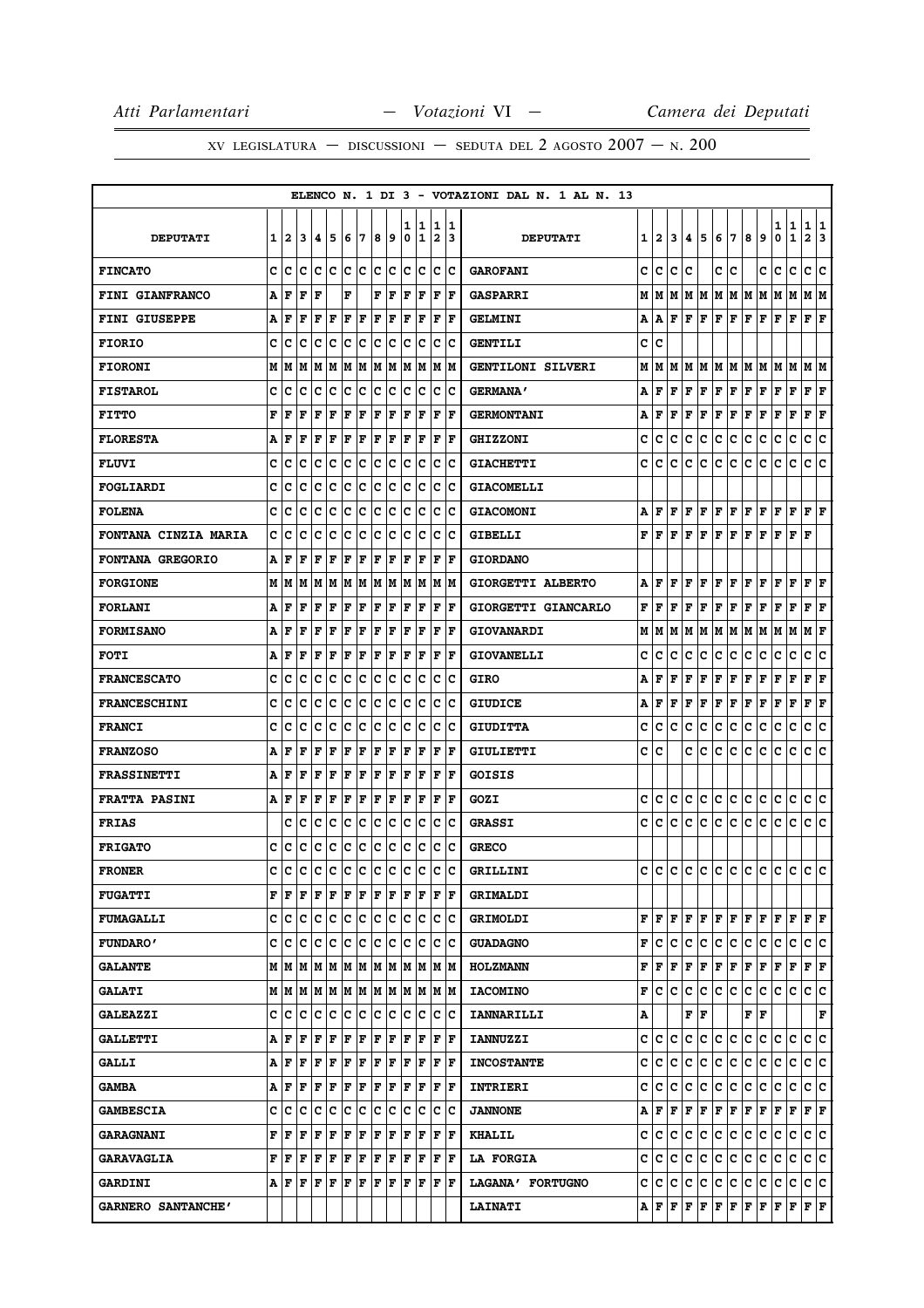|                    |   |         |                                                           |               |            |     |     |                      |    |        |         |        |                      | ELENCO N. 1 DI 3 - VOTAZIONI DAL N. 1 AL N. 13 |    |         |     |         |                              |                                                                                                                                                                                                                                                                                                                                                                                                                                                                                            |     |     |                                                                       |         |                              |                      |    |
|--------------------|---|---------|-----------------------------------------------------------|---------------|------------|-----|-----|----------------------|----|--------|---------|--------|----------------------|------------------------------------------------|----|---------|-----|---------|------------------------------|--------------------------------------------------------------------------------------------------------------------------------------------------------------------------------------------------------------------------------------------------------------------------------------------------------------------------------------------------------------------------------------------------------------------------------------------------------------------------------------------|-----|-----|-----------------------------------------------------------------------|---------|------------------------------|----------------------|----|
| <b>DEPUTATI</b>    | 1 | 2       | 13                                                        | 14.           | 15         | 6   | 17  | 8                    | 19 | ı<br>0 | 11<br>1 | 1<br>2 | 11<br>13.            | <b>DEPUTATI</b>                                | 11 | 2       | 3   | 4       | 5                            | 6                                                                                                                                                                                                                                                                                                                                                                                                                                                                                          | 17  | 8   | 9                                                                     | 1<br>0  | $\mathbf{1}$<br>$\mathbf{1}$ | 1 1<br>$\mathbf{2}$  | 13 |
| LA LOGGIA          |   | A F     | F                                                         | lF.           | F          | F   | F   | $ {\bf F}  {\bf F} $ |    | F      | F       |        | F  F                 | <b>MANCUSO</b>                                 | Α  | F       | F   | F       | F                            | F F                                                                                                                                                                                                                                                                                                                                                                                                                                                                                        |     | F F |                                                                       | F       | F                            | $ {\bf F}  {\bf F} $ |    |
| LA MALFA           |   |         |                                                           |               |            |     |     |                      |    |        |         |        |                      | <b>MANTINI</b>                                 | c  | c       | c   | c       | c                            | c                                                                                                                                                                                                                                                                                                                                                                                                                                                                                          | c   | c   |                                                                       |         |                              |                      | c  |
| <b>LAMORTE</b>     | Α | F       | ΙF                                                        | l F           | l F        | F   | F   | F                    | F  | F      | ΙF      | F      | ΙF                   | <b>MANTOVANI</b>                               | c  | c       | c   | c       | c                            | c                                                                                                                                                                                                                                                                                                                                                                                                                                                                                          | c   | с   | c                                                                     | c       | c                            | с                    | c  |
| <b>LANDOLFI</b>    |   |         | M   M   M   M   M   M   M   M   M                         |               |            |     |     |                      |    |        | M M     |        | M   M                | <b>MARAN</b>                                   | c  | с       | c   | с       | c                            | с                                                                                                                                                                                                                                                                                                                                                                                                                                                                                          | c   | с   | c                                                                     | c       | c                            | c c                  |    |
| <b>LANZILLOTTA</b> |   | MM      |                                                           | M   M   M     |            |     | MM  | M M                  |    | lм     | M       | M      | lМ                   | <b>MARANTELLI</b>                              | c  | c       | c   | c       | с                            | c                                                                                                                                                                                                                                                                                                                                                                                                                                                                                          | c   | с   | с                                                                     | с       | с                            | c                    | c  |
| <b>LARATTA</b>     | c | c       | lc.                                                       | c             | c          | c   | c   | c                    | c  | c      | Iс      | c      | c                    | <b>MARCAZZAN</b>                               | А  | F       | F   | F       | F                            | F                                                                                                                                                                                                                                                                                                                                                                                                                                                                                          | F   | F   | F                                                                     | F       | F                            | ${\bf F}$ ${\bf F}$  |    |
| LA RUSSA           |   | A F     | l F                                                       | lF            | F          | F   | F   | F                    | F  | F      | F       | F      | F                    | <b>MARCENARO</b>                               | c  | c       | c   | c       | с                            | c                                                                                                                                                                                                                                                                                                                                                                                                                                                                                          | c   | с   | c                                                                     | c       | $\mathbf C$                  | c                    | c  |
| <b>LATTERI</b>     | c | lc      | c                                                         | Iс            | Ιc         | Ιc  | Iс  | Ιc                   | Iс | Iс     | Iс      | c      | ΙC                   | <b>MARCHI</b>                                  | c  | c       | c   | c       | c                            | c                                                                                                                                                                                                                                                                                                                                                                                                                                                                                          | c   | c   | с                                                                     | c       | c                            | c c                  |    |
| <b>LAURINI</b>     | Α | F       | l F                                                       | F             | F          | F   | F   | F                    | F  | F      | F       | F      | lF.                  | <b>MARGIOTTA</b>                               | c  | с       | c   | c       | c                            | c                                                                                                                                                                                                                                                                                                                                                                                                                                                                                          | c   | c   | c                                                                     | c       | c                            | c                    | c  |
| <b>LAZZARI</b>     | А | ١F      | F                                                         | l F           | F          | F   | F   | F                    | F  | F      | F       | F      | F                    | <b>MARIANI</b>                                 | c  | c       | с   | c       | c                            | с                                                                                                                                                                                                                                                                                                                                                                                                                                                                                          | c   | c   | c                                                                     | c       | c                            | c                    | c  |
| LEDDI MAIOLA       | c | c       | ١c                                                        | Ιc            | ∣c         | c   | ∣c  | Iс                   | c  | Iс     | Iс      | c      | ΙC                   | <b>MARINELLO</b>                               | А  | F       |     |         | F                            |                                                                                                                                                                                                                                                                                                                                                                                                                                                                                            | F   |     | F                                                                     |         | F                            |                      | F  |
| <b>LENNA</b>       | A | l F     | F                                                         | F             | l F        | F   | l F | F                    | F  | lF.    | F       | ΙF     | l F                  | <b>MARINO</b>                                  | c  | c       | с   | c       | с                            | c                                                                                                                                                                                                                                                                                                                                                                                                                                                                                          | c   | с   | с                                                                     | с       | с                            | с                    | c  |
| LENZI              |   |         |                                                           |               |            |     |     |                      |    |        |         |        |                      | <b>MARONE</b>                                  | c  | c       | c   | c       | lc.                          | c                                                                                                                                                                                                                                                                                                                                                                                                                                                                                          | lc. | c   | c                                                                     | c       | c                            | c c                  |    |
| LEO                |   | A   F   | F                                                         | l F           | ΙF         | F   | l F | F                    | ١F | F      | lF.     | F      | ١F                   | <b>MARONI</b>                                  |    |         |     |         |                              |                                                                                                                                                                                                                                                                                                                                                                                                                                                                                            |     |     |                                                                       |         |                              |                      |    |
| <b>LEONE</b>       | А | ١F      | ΙF                                                        | F             | F          | F   | F   | F                    | F  | F      | F       | F      | l F                  | <b>MARRAS</b>                                  |    |         |     |         |                              |                                                                                                                                                                                                                                                                                                                                                                                                                                                                                            |     |     |                                                                       |         |                              |                      |    |
| <b>LEONI</b>       |   |         |                                                           |               |            |     |     |                      |    |        |         |        |                      | <b>MARTELLA</b>                                |    | c ic ic |     |         | c c                          | c c                                                                                                                                                                                                                                                                                                                                                                                                                                                                                        |     | c c |                                                                       | lc.     | lc.                          | lc Ic                |    |
| LETTA              |   |         |                                                           |               |            |     |     |                      |    |        |         | M      | lм                   | MARTINELLI                                     |    |         |     |         |                              |                                                                                                                                                                                                                                                                                                                                                                                                                                                                                            |     |     |                                                                       |         |                              |                      |    |
| LEVI               |   |         | M   M   M                                                 |               | M  M  M  M |     |     |                      | MM |        | M  M    |        | M  M                 | <b>MARTINELLO</b>                              |    |         |     |         |                              |                                                                                                                                                                                                                                                                                                                                                                                                                                                                                            |     |     |                                                                       |         |                              |                      |    |
| <b>LICANDRO</b>    | c | c       | c                                                         | Ιc            | c          | c   | c   | c                    | c  | c      | Ιc      | c      | c                    | <b>MARTINO</b>                                 |    |         |     |         |                              |                                                                                                                                                                                                                                                                                                                                                                                                                                                                                            |     |     |                                                                       |         |                              |                      |    |
| LICASTRO SCARDINO  |   | AF      | F                                                         | F             | F          | F   | F   | F                    | F  | F      | F       | F      | F                    | <b>MARTUSCIELLO</b>                            |    |         |     |         |                              |                                                                                                                                                                                                                                                                                                                                                                                                                                                                                            |     |     |                                                                       |         |                              |                      |    |
| <b>LI CAUSI</b>    | c | lc      | c                                                         | Ιc            | Ιc         | Iс  | ΙC  | Iс                   | Iс | Iс     | Iс      | c      | Ιc                   | <b>MASCIA</b>                                  |    |         |     |         |                              |                                                                                                                                                                                                                                                                                                                                                                                                                                                                                            |     |     |                                                                       |         |                              |                      |    |
| LION               | c | с       | Iс                                                        | Iс            | Iс         | Ιc  | Iс  | Iс                   | Iс | Iс     | Iс      | c      | ΙC                   | <b>MATTARELLA</b>                              |    | MMM     |     |         |                              |                                                                                                                                                                                                                                                                                                                                                                                                                                                                                            |     |     | M  M  M  M  M  M  M  M                                                |         |                              | M M                  |    |
| LISI               | А | F       | F                                                         | F             | F          | F   | F   | F                    | F  | F      | lF.     | F      | ١F                   | MAZZARACCHIO                                   | А  |         |     | F F F F |                              | F F F F                                                                                                                                                                                                                                                                                                                                                                                                                                                                                    |     |     |                                                                       | F F     |                              | $ {\bf F}  {\bf F} $ |    |
| <b>LOCATELLI</b>   | c | ١c      | c                                                         | Ιc            | Ιc         | Iс  | Iс  | Iс                   | c  | c      | Iс      | c      | Ιc                   | <b>MAZZOCCHI</b>                               |    |         |     |         |                              |                                                                                                                                                                                                                                                                                                                                                                                                                                                                                            |     |     | M   M   M   M   M   M   M   M   M   M                                 |         | M   M   M                    |                      |    |
| <b>LOMAGLIO</b>    | c | c       | c                                                         | c             | c          | c   | ∣c  | c                    | c  | c      | c       | IС     | c                    | <b>MAZZONI</b>                                 |    |         |     |         |                              |                                                                                                                                                                                                                                                                                                                                                                                                                                                                                            |     |     |                                                                       |         |                              |                      |    |
| LOMBARDI           | c | c       | c                                                         | c             | c c        |     | ∣c  |                      | C  | c      | c       | c      | c                    | <b>MELANDRI</b>                                |    |         |     |         |                              |                                                                                                                                                                                                                                                                                                                                                                                                                                                                                            |     |     |                                                                       |         |                              |                      |    |
| <b>LO MONTE</b>    |   | F  F    | ١F                                                        | F             | F          | F   | F   | F                    | F  | lF.    | F       | F      | ΙA                   | MELE                                           |    |         |     |         |                              |                                                                                                                                                                                                                                                                                                                                                                                                                                                                                            |     |     |                                                                       |         |                              |                      |    |
| <b>LONGHI</b>      |   | c  c  c |                                                           | IC IC         |            | c c |     | c c                  |    | IC.    | Ιc      |        | ∣c ∣c                | <b>MELLANO</b>                                 |    | c  c    | c   | c       | lc.                          | ∣c∙                                                                                                                                                                                                                                                                                                                                                                                                                                                                                        | c   | c.  | c                                                                     | c       | c                            | c c                  |    |
| LO PRESTI          |   | A   F   | F                                                         | F             | F          | F   | F   | F                    | F  | F      | F       | F      | ١F                   | <b>MELONI</b>                                  |    |         |     |         |                              | M   M   M   M   M   M   M   M   M                                                                                                                                                                                                                                                                                                                                                                                                                                                          |     |     |                                                                       | M M     |                              | M M                  |    |
| <b>LOVELLI</b>     |   |         | c c c c c c c c c c                                       |               |            |     |     |                      |    |        | c c     | IС     | ΙC                   | <b>MENIA</b>                                   |    |         |     |         |                              | A F F F F F F                                                                                                                                                                                                                                                                                                                                                                                                                                                                              |     | F F |                                                                       | F F     |                              | F F                  |    |
| <b>LUCA'</b>       | c | Ιc      | Iс                                                        | Iс            | c          | c   | ∣c  | Ιc                   | Iс | Iс     | Iс      | с      | ΙC                   | <b>MEREU</b>                                   |    |         |     |         |                              |                                                                                                                                                                                                                                                                                                                                                                                                                                                                                            |     |     |                                                                       |         |                              |                      |    |
| <b>LUCCHESE</b>    |   |         | $A$ $F$ $F$ $F$ $F$ $F$ $F$                               |               |            |     |     | F                    | F  | F      | F       |        | $ {\bf F}  {\bf F} $ | <b>MERLO GIORGIO</b>                           |    | c Ic    | lc. | lc.     | lc.                          | c c                                                                                                                                                                                                                                                                                                                                                                                                                                                                                        |     | lC. | lc.                                                                   | с       | IС                           | lc Ic                |    |
| LULLI              |   |         |                                                           |               |            |     |     |                      |    |        |         |        |                      | <b>MERLO RICARDO ANTONIO</b>                   |    |         |     |         |                              |                                                                                                                                                                                                                                                                                                                                                                                                                                                                                            |     |     |                                                                       |         |                              |                      |    |
| LUMIA              |   | c Ic Ic |                                                           | c c           |            |     | c c | c c                  |    | lc.    | c       |        | lc lc                | <b>MERLONI</b>                                 |    | c c c   |     | lc.     |                              | c c c                                                                                                                                                                                                                                                                                                                                                                                                                                                                                      |     | lc. | lc.                                                                   | lc.     | lc.                          | lc lc                |    |
| <b>LUONGO</b>      |   |         |                                                           | C C C         |            | ∣c  | ∣c  |                      |    |        | c  c    | Iс     | ΙC                   | <b>META</b>                                    |    |         |     |         |                              |                                                                                                                                                                                                                                                                                                                                                                                                                                                                                            |     |     | $M$   $M$   $M$   $M$   $M$   $M$   $M$   $M$   $M$   $M$   $M$   $M$ |         |                              |                      |    |
| LUPI               | Α | l F     | ΙF                                                        | l F           | F          | F   | F   | F                    | F  | F      | F       | F      | lF.                  | <b>MIGLIAVACCA</b>                             |    | c  c    | c   | c       | C.                           | c                                                                                                                                                                                                                                                                                                                                                                                                                                                                                          |     | c   | IC.                                                                   | c       | c                            | c c                  |    |
| <b>LUSETTI</b>     |   |         | $M$   $M$   $M$   $M$   $M$   $M$   $M$   $M$   $M$   $M$ |               |            |     |     |                      |    |        |         |        | M M                  | MIGLIOLI                                       |    | c c c   |     | c       | lc.                          | c c                                                                                                                                                                                                                                                                                                                                                                                                                                                                                        |     | c.  | lc.                                                                   | С       | IC.                          | c c                  |    |
| <b>LUSSANA</b>     |   | F  F    |                                                           | F   F   F   F |            |     |     | F F                  |    |        | F       | F      | ΙF                   | <b>MIGLIORE</b>                                |    |         |     |         |                              |                                                                                                                                                                                                                                                                                                                                                                                                                                                                                            |     |     | $M$   $M$   $M$   $M$   $M$   $M$   $M$   $M$   $M$   $M$   $M$   $M$ |         |                              |                      |    |
| <b>MADERLONI</b>   |   | C C C   |                                                           | c c           |            | c c |     | c                    | ∣c | IС     | c       | c      | ΙC                   | <b>MIGLIORI</b>                                |    |         |     |         |                              | $\mathbf{A} \left  \mathbf{F} \right. \left  \mathbf{F} \right. \left  \mathbf{F} \right. \left  \mathbf{F} \right. \left  \mathbf{F} \right. \left  \mathbf{F} \right. \left  \mathbf{F} \right. \left  \mathbf{F} \right. \left  \mathbf{F} \right. \left  \mathbf{F} \right. \left  \mathbf{F} \right. \left  \mathbf{F} \right. \left  \mathbf{F} \right. \left  \mathbf{F} \right. \left  \mathbf{F} \right. \left  \mathbf{F} \right. \left  \mathbf{F} \right. \left  \mathbf{F} \$ |     |     |                                                                       | $F$ $F$ |                              | F F                  |    |
| <b>MANCINI</b>     |   |         | c c c c c c c c c c                                       |               |            |     |     |                      |    | lc.    | lc.     | ∣c     | lc.                  | <b>MILANA</b>                                  |    | c c c   |     |         | $ {\bf C} \,   {\bf C} \,  $ | c c                                                                                                                                                                                                                                                                                                                                                                                                                                                                                        |     | c c |                                                                       | С       | С                            | c c                  |    |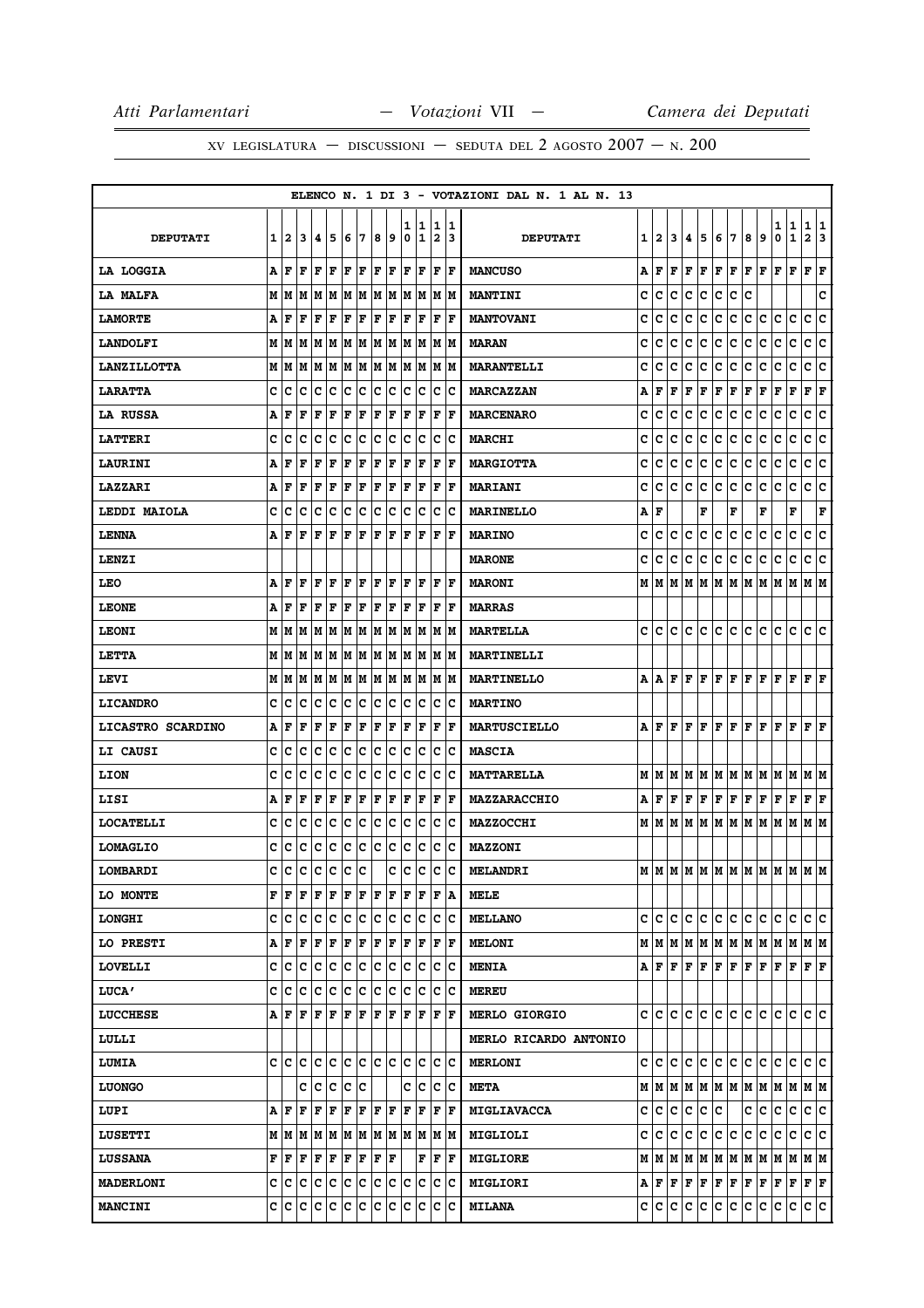|                         |   |                                       |     |                                   |     |     |     |                      |     |        |        |                              |                      | ELENCO N. 1 DI 3 - VOTAZIONI DAL N. 1 AL N. 13 |   |         |     |             |     |                                                                                                                                                                                                                                                                                                                                                                                                                                                                                            |     |     |                                                                                                                                                                                                                                                                                                                                                                                               |        |                   |                      |             |
|-------------------------|---|---------------------------------------|-----|-----------------------------------|-----|-----|-----|----------------------|-----|--------|--------|------------------------------|----------------------|------------------------------------------------|---|---------|-----|-------------|-----|--------------------------------------------------------------------------------------------------------------------------------------------------------------------------------------------------------------------------------------------------------------------------------------------------------------------------------------------------------------------------------------------------------------------------------------------------------------------------------------------|-----|-----|-----------------------------------------------------------------------------------------------------------------------------------------------------------------------------------------------------------------------------------------------------------------------------------------------------------------------------------------------------------------------------------------------|--------|-------------------|----------------------|-------------|
| <b>DEPUTATI</b>         | 1 | 2                                     | 13  | 14.                               | 15  | 6   | 17  | 8                    | و   | ı<br>0 | 1<br>1 | 1<br>$\overline{\mathbf{2}}$ | 1<br>13              | <b>DEPUTATI</b>                                |   | 1   2   | 3   | 4           | 5   | 6 7                                                                                                                                                                                                                                                                                                                                                                                                                                                                                        |     | 8   | 9                                                                                                                                                                                                                                                                                                                                                                                             | 1<br>0 | 1<br>$\mathbf{1}$ | 1<br>$\mathbf{2}$    | 1<br>3      |
| <b>MILANATO</b>         |   | A F                                   | l F | l F                               | ١F  | F   | lF. | F                    | lF. | l F    | F      | l F                          | ١F                   | ORLANDO ANDREA                                 | c | lc.     | c   | c           | lc. | lc.                                                                                                                                                                                                                                                                                                                                                                                                                                                                                        | lc. | lc. | c                                                                                                                                                                                                                                                                                                                                                                                             | c      | c                 | c                    | lc.         |
| <b>MINARDO</b>          |   | F                                     | lF  |                                   |     | F   | ΙF  |                      |     | F      | lF.    | ΙF                           |                      | ORLANDO LEOLUCA                                | м | MM      |     |             |     |                                                                                                                                                                                                                                                                                                                                                                                                                                                                                            |     |     | M  M  M  M  M  M  M  M                                                                                                                                                                                                                                                                                                                                                                        |        |                   | M  M                 |             |
| <b>MINASSO</b>          |   |                                       |     |                                   |     |     |     |                      |     |        |        |                              |                      | <b>OSSORIO</b>                                 | c | с       | c   | c           | с   | c                                                                                                                                                                                                                                                                                                                                                                                                                                                                                          | c   | с   | с                                                                                                                                                                                                                                                                                                                                                                                             | с      | с                 | с                    | c           |
| <b>MINNITI</b>          |   |                                       |     |                                   |     |     |     |                      |     |        |        | MIMIMIMIMIMIMIMIMIMIM        |                      | <b>OTTONE</b>                                  | c | c       | c   | c           | c   | c                                                                                                                                                                                                                                                                                                                                                                                                                                                                                          | c   | c   | c                                                                                                                                                                                                                                                                                                                                                                                             | c      | c                 | c c                  |             |
| <b>MISIANI</b>          | C | c                                     | c   | Iс                                | c   | c   | c   | c                    | c   | c      | c      | c                            | c                    | PAGLIARINI                                     | c | c       | c   | c           | с   | c                                                                                                                                                                                                                                                                                                                                                                                                                                                                                          | c   | c   | c                                                                                                                                                                                                                                                                                                                                                                                             | c      | c                 | c                    | c           |
| <b>MISITI</b>           | C | lc                                    | lc  | Iс                                | Ιc  | Ιc  | lc. | lc                   | lc  | c      | Ιc     | c                            | Ιc                   | <b>PALMIERI</b>                                |   |         |     |             |     |                                                                                                                                                                                                                                                                                                                                                                                                                                                                                            |     |     |                                                                                                                                                                                                                                                                                                                                                                                               |        |                   |                      |             |
| <b>MISTRELLO DESTRO</b> | Α | F                                     | F   | F                                 | F   | F   | F   | F                    | F   | F      | F      | F                            | l F                  | <b>PALOMBA</b>                                 | c | c       | c   | c           | c   | с                                                                                                                                                                                                                                                                                                                                                                                                                                                                                          | c   | с   | c                                                                                                                                                                                                                                                                                                                                                                                             | c      | c                 | c                    | lc.         |
| <b>MISURACA</b>         | А | l F                                   | l F | F                                 | F   | F   | F   | F                    | F   | F      | F      | F                            | l F                  | <b>PALUMBO</b>                                 |   |         |     |             | F   | l F                                                                                                                                                                                                                                                                                                                                                                                                                                                                                        | F   | F   | F                                                                                                                                                                                                                                                                                                                                                                                             | F      | F                 | F                    | F           |
| <b>MOFFA</b>            | Α | F                                     | F   | F                                 | F   | F   | F   | F                    | F   | F      | F      | F                            | F                    | <b>PANIZ</b>                                   |   | A F F F |     |             | F   | F                                                                                                                                                                                                                                                                                                                                                                                                                                                                                          | F   | F   | F                                                                                                                                                                                                                                                                                                                                                                                             | F      | F                 | $ {\bf F}  {\bf F} $ |             |
| <b>MONACO</b>           | c | с                                     | c   | с                                 | c   | c   | c   | c                    | c   | c      | c      | с                            | Ιc                   | PAOLETTI TANGHERONI                            |   |         |     |             |     |                                                                                                                                                                                                                                                                                                                                                                                                                                                                                            |     |     |                                                                                                                                                                                                                                                                                                                                                                                               |        |                   |                      |             |
| <b>MONDELLO</b>         | A | F                                     | F   | F                                 | F   | F   | F   | F                    | F   | F      | F      | F                            | F                    | <b>PAPINI</b>                                  | c | lc.     | c   | c           | lc. | c.                                                                                                                                                                                                                                                                                                                                                                                                                                                                                         | c   | ΙC  |                                                                                                                                                                                                                                                                                                                                                                                               | c      | c                 | c c                  |             |
| <b>MONTANI</b>          | F | F                                     | F   | F                                 | l F | ΙF  | F   | ΙF                   | F   | l F    | ΙF     | F                            | l F                  | PARISI                                         | М | М       | М   | м           | M   | M                                                                                                                                                                                                                                                                                                                                                                                                                                                                                          | M   | M M |                                                                                                                                                                                                                                                                                                                                                                                               | М      | M                 | MM                   |             |
| MORMINO                 | Α | l F                                   | l F | lF.                               | F   | F   | F   | F                    | F   | l F    | F      | F                            | F                    | <b>PAROLI</b>                                  | А | F       | F   | $\mathbf F$ | F   | F                                                                                                                                                                                                                                                                                                                                                                                                                                                                                          | F   | F   | F                                                                                                                                                                                                                                                                                                                                                                                             | F      | F                 |                      | $\mathbf F$ |
| <b>MORONI</b>           |   | A   F                                 |     | F                                 | F   | F   | F   | F                    | F   | F      | F      | F                            | lF.                  | <b>PATARINO</b>                                | A | F       | F   | F           | F   | $\mathbf F$                                                                                                                                                                                                                                                                                                                                                                                                                                                                                | F   | F   | F                                                                                                                                                                                                                                                                                                                                                                                             | F      | F                 | $ {\bf F}  {\bf F} $ |             |
| <b>MORRI</b>            | c | Iс                                    | c   | Iс                                | Ιc  | lc. | c   | Ιc                   | c   | c      | lc.    | с                            | Ιc                   | PECORARO SCANIO                                | М | м       | М   | М           | lм  | M                                                                                                                                                                                                                                                                                                                                                                                                                                                                                          | M   | M   | M                                                                                                                                                                                                                                                                                                                                                                                             | М      | M                 | МM                   |             |
| <b>MORRONE</b>          |   |                                       |     |                                   |     |     |     |                      |     |        |        |                              |                      | <b>PECORELLA</b>                               | А | F F     |     |             | F F | F                                                                                                                                                                                                                                                                                                                                                                                                                                                                                          | F   | F   | F                                                                                                                                                                                                                                                                                                                                                                                             | F      | F                 | F                    |             |
| <b>MOSELLA</b>          |   |                                       |     |                                   |     |     |     |                      |     |        |        |                              |                      | <b>PEDICA</b>                                  | c | c       | c   | c           | с   | c                                                                                                                                                                                                                                                                                                                                                                                                                                                                                          | с   | с   | c                                                                                                                                                                                                                                                                                                                                                                                             | c      | с                 | с                    | c           |
| <b>MOTTA</b>            | c | c                                     | lc  | c                                 | ∣c  | lc. | c   | c c                  |     | lc.    | c      | c.                           | Iс                   | PEDRINI                                        | c | c       | c   | с           | c   |                                                                                                                                                                                                                                                                                                                                                                                                                                                                                            | с   | с   | с                                                                                                                                                                                                                                                                                                                                                                                             | с      | $\mathbf C$       | c                    | c           |
| <b>MUNGO</b>            | C | lc                                    | lc  | ١c                                | Ιc  | c   | c   | c                    | c   | lc.    | Iс     | c                            | Ιc                   | PEDRIZZI                                       | А | F       | F   | F           | F   | F                                                                                                                                                                                                                                                                                                                                                                                                                                                                                          | F   | F   | F                                                                                                                                                                                                                                                                                                                                                                                             | F      | F                 | F                    | F           |
| <b>MURA</b>             |   |                                       |     |                                   |     |     |     |                      |     |        |        | IM IM                        |                      | PEDULLI                                        | c | c       | c   | c           | c   | c                                                                                                                                                                                                                                                                                                                                                                                                                                                                                          | c   | c   | с                                                                                                                                                                                                                                                                                                                                                                                             | с      | $\mathbf C$       | c                    | ١c          |
| <b>MURGIA</b>           |   |                                       |     |                                   |     |     |     |                      |     |        |        |                              |                      | <b>PEGOLO</b>                                  | c | с       | c   | c           | c   | c                                                                                                                                                                                                                                                                                                                                                                                                                                                                                          | c   | c   | c                                                                                                                                                                                                                                                                                                                                                                                             | c      | c                 | c                    | c           |
| MUSI                    | c | Iс                                    |     | c                                 | Ιc  | lc. | ١c  | Ιc                   | Iс  | c      | Iс     | с                            | Ιc                   | <b>PELINO</b>                                  | Α | F       | F   | F           | F   | $\mathbf F$                                                                                                                                                                                                                                                                                                                                                                                                                                                                                | F   | F   | F                                                                                                                                                                                                                                                                                                                                                                                             | F      | F                 | F                    | F           |
| MUSSI                   |   | M   M   M                             |     |                                   |     |     |     |                      |     |        |        | M  M  M  M  M  M  M  M  M  M |                      | <b>PELLEGRINO</b>                              | c | с       | c   | с           | c   | c                                                                                                                                                                                                                                                                                                                                                                                                                                                                                          | c   | с   | c                                                                                                                                                                                                                                                                                                                                                                                             | c      | c                 | c c                  |             |
| <b>NACCARATO</b>        | c | с                                     | c   | с                                 | Iс  | c   | c   | Iс                   | c   | c      | IС     | с                            | Ιc                   | PEPE ANTONIO                                   | А | F       | F   | F           | F   | F                                                                                                                                                                                                                                                                                                                                                                                                                                                                                          | F   | F   | F                                                                                                                                                                                                                                                                                                                                                                                             | F      | F                 | F                    | F           |
| NAN                     | А | F                                     | F   | F                                 | F   | F   | F   | F                    | F   | F      | F      | F                            | F                    | PEPE MARIO                                     |   |         |     |             |     |                                                                                                                                                                                                                                                                                                                                                                                                                                                                                            |     |     |                                                                                                                                                                                                                                                                                                                                                                                               |        |                   |                      |             |
| <b>NANNICINI</b>        | c | c                                     | c   | c c c c c                         |     |     |     |                      | c   | c      | lc     | C                            | lc.                  | <b>PERETTI</b>                                 |   |         |     |             |     |                                                                                                                                                                                                                                                                                                                                                                                                                                                                                            |     |     | $\mathtt{A} \,   \, \mathtt{F} \,   \, \mathtt{F} \,   \, \mathtt{F} \,   \, \mathtt{F} \,   \, \mathtt{F} \,   \, \mathtt{F} \,   \, \mathtt{F} \,   \, \mathtt{F} \,   \, \mathtt{F} \,   \, \mathtt{F} \,   \, \mathtt{F} \,   \, \mathtt{F} \,   \, \mathtt{F} \,   \, \mathtt{F} \,   \, \mathtt{F} \,   \, \mathtt{F} \,   \, \mathtt{F} \,   \, \mathtt{F} \,   \, \mathtt{F} \,   \,$ |        |                   | F F                  |             |
| <b>NAPOLETANO</b>       |   | C C                                   | IC. | IC IC                             |     | c c |     | Ιc                   | ∣c  | Iс     | Ιc     |                              | ∣c ∣c                | <b>PERINA</b>                                  |   |         |     |             |     |                                                                                                                                                                                                                                                                                                                                                                                                                                                                                            |     |     |                                                                                                                                                                                                                                                                                                                                                                                               |        |                   |                      |             |
| NAPOLI ANGELA           |   | A   F   F   F   F   F                 |     |                                   |     |     |     | F F                  |     |        | F F    | F  F                         |                      | <b>PERTOLDI</b>                                |   |         |     |             |     | c   c   c   c   c   c                                                                                                                                                                                                                                                                                                                                                                                                                                                                      |     | c c |                                                                                                                                                                                                                                                                                                                                                                                               | lc.    | lc.               | lc lc                |             |
| NAPOLI OSVALDO          |   |                                       | F F | ١F                                | F   | F   | F   | F                    | F   | F      | F      | F                            | ١F                   | <b>PERUGIA</b>                                 |   | c  c  c |     | lc.         | lc. | lc.                                                                                                                                                                                                                                                                                                                                                                                                                                                                                        | lc. | lc. | lc.                                                                                                                                                                                                                                                                                                                                                                                           | с      | С                 | c c                  |             |
| <b>NARDI</b>            |   |                                       |     | ${\bf F}$ $\bf F$ $\bf F$ $\bf F$ |     | F F |     | $ {\bf F}  {\bf F} $ |     | F      | F      | F                            | ١F                   | <b>PESCANTE</b>                                |   |         |     |             |     | $\mathbf{A} \left  \mathbf{F} \right. \left  \mathbf{F} \right. \left  \mathbf{F} \right. \left  \mathbf{F} \right. \left  \mathbf{F} \right. \left  \mathbf{F} \right. \left  \mathbf{F} \right. \left  \mathbf{F} \right. \left  \mathbf{F} \right. \left  \mathbf{F} \right. \left  \mathbf{F} \right. \left  \mathbf{F} \right. \left  \mathbf{F} \right. \left  \mathbf{F} \right. \left  \mathbf{F} \right. \left  \mathbf{F} \right. \left  \mathbf{F} \right. \left  \mathbf{F} \$ |     |     |                                                                                                                                                                                                                                                                                                                                                                                               | F F    |                   | F F                  |             |
| <b>NARDUCCI</b>         | c | lc                                    | Iс  | Iс                                | Iс  | c   | c   | Ιc                   | Iс  | c      | Ιc     | с                            | Ιc                   | <b>PETTINARI</b>                               |   | c  c    | IC. | c           | С   | с                                                                                                                                                                                                                                                                                                                                                                                                                                                                                          | IC. | ∣c. | lc.                                                                                                                                                                                                                                                                                                                                                                                           | c      | c                 | c c                  |             |
| <b>NERI</b>             |   |                                       | F   | F                                 | F   | F   | F   | F                    | F   | F      | F      |                              | $ {\bf F}  {\bf F} $ | <b>PEZZELLA</b>                                |   |         |     |             |     |                                                                                                                                                                                                                                                                                                                                                                                                                                                                                            |     |     |                                                                                                                                                                                                                                                                                                                                                                                               |        |                   |                      |             |
| <b>NESPOLI</b>          |   | AF                                    | ١F  | F F                               |     | F   | ΙF  | F                    | F   |        | F F    | F F                          |                      | PIAZZA ANGELO                                  |   | c  c    | lc. |             |     | c c c c                                                                                                                                                                                                                                                                                                                                                                                                                                                                                    |     | c c |                                                                                                                                                                                                                                                                                                                                                                                               | IС     | lc.               | c c                  |             |
| <b>NICCHI</b>           |   | c  c  c                               |     | IC IC                             |     | c c |     | c c                  |     | IC.    | ΙC     |                              | ∣c ∣c                | PIAZZA CAMILLO                                 | c | lc.     | lc. | c           | lc. | lc.                                                                                                                                                                                                                                                                                                                                                                                                                                                                                        | c   | lc. | IC.                                                                                                                                                                                                                                                                                                                                                                                           | IС     | с                 | c c                  |             |
| <b>NICCO</b>            |   | c  c  c                               |     | c c c c                           |     |     |     | c c                  |     |        | c c    | С                            | ΙC                   | <b>PICANO</b>                                  |   | c  c  c |     | ∣c∶         | lc. | lc.                                                                                                                                                                                                                                                                                                                                                                                                                                                                                        | lc. | ∣c∙ | lc.                                                                                                                                                                                                                                                                                                                                                                                           | IС     | lc.               | c c                  |             |
| <b>NUCARA</b>           |   | F F                                   | F   | ΙF                                | ΙF  | F   | F   | l F                  | F   | lF.    | F      | F                            | ١F                   | <b>PICCHI</b>                                  |   |         |     |             |     | A F F F F F F F                                                                                                                                                                                                                                                                                                                                                                                                                                                                            |     | F F |                                                                                                                                                                                                                                                                                                                                                                                               | F F    |                   | F F                  |             |
| <b>OLIVA</b>            |   | M   M   M   M   M   M   M   M   M   M |     |                                   |     |     |     |                      |     |        |        | M  M                         |                      | PIGNATARO FERDINANDO.                          |   |         |     | C C C C     | c   | c.                                                                                                                                                                                                                                                                                                                                                                                                                                                                                         | c   | c.  | IС                                                                                                                                                                                                                                                                                                                                                                                            | C      | c                 | c c                  |             |
| <b>OLIVERIO</b>         |   | c  c                                  | IC. | c c                               |     | c c |     | c c                  |     | Ιc     | Ιc     | IС                           | ΙC                   | PIGNATARO ROCCO                                |   | c  c    | с   | c           | с   | c                                                                                                                                                                                                                                                                                                                                                                                                                                                                                          | IC. | ∣c. | lc.                                                                                                                                                                                                                                                                                                                                                                                           | c      | С                 | c c                  |             |
| <b>OLIVIERI</b>         |   | c c c c c                             |     |                                   |     | c c |     | c                    | c   | lc.    | Ιc     | c                            | Iс                   | PILI                                           |   |         |     |             |     |                                                                                                                                                                                                                                                                                                                                                                                                                                                                                            |     |     |                                                                                                                                                                                                                                                                                                                                                                                               |        |                   |                      |             |
| <b>OPPI</b>             |   |                                       |     |                                   |     |     |     |                      |     |        |        |                              |                      | <b>PINI</b>                                    |   |         |     |             |     |                                                                                                                                                                                                                                                                                                                                                                                                                                                                                            |     |     | ${\bf F}\, \,{\bf F}\, \,{\bf F}\, \,{\bf F}\, \,{\bf F}\, \,{\bf F}\, \,{\bf F}\, \,{\bf F}\, \,{\bf F}\, \,{\bf F}\, \,{\bf F}\, \,{\bf F}\, \,{\bf F}\, \,{\bf F}\,$                                                                                                                                                                                                                       |        |                   |                      |             |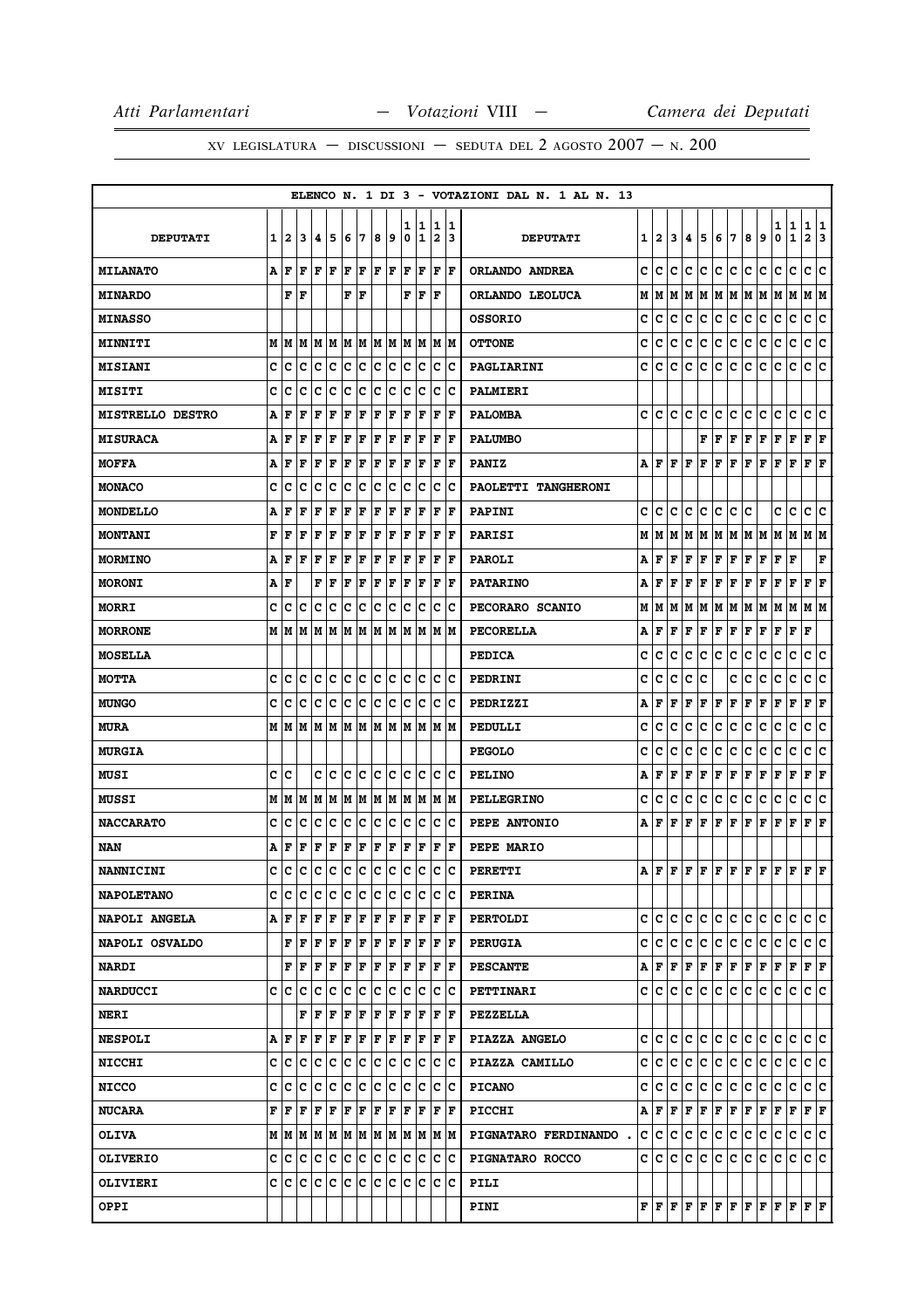|                      |   |                         |     |    |             |     |     |     |     |     |     |                |     | ELENCO N. 1 DI 3 - VOTAZIONI DAL N. 1 AL N. 13 |   |              |     |                      |           |               |     |     |              |   |              |                      |     |
|----------------------|---|-------------------------|-----|----|-------------|-----|-----|-----|-----|-----|-----|----------------|-----|------------------------------------------------|---|--------------|-----|----------------------|-----------|---------------|-----|-----|--------------|---|--------------|----------------------|-----|
|                      |   |                         |     |    |             |     |     |     |     | 1   | 1   | 1              | 1   |                                                |   |              |     |                      |           |               |     |     |              | 1 | 1            | 1                    | 1   |
| <b>DEPUTATI</b>      | 1 | $\mathbf{2}$            | 3   | 4  | 5           | 6   | 7   | 8   | و ا | 0   | 1   | $\overline{2}$ | 13  | <b>DEPUTATI</b>                                | 1 | $\mathbf{2}$ | 3   | 4                    | 5         | 6             | 17  | 8   | 9            | 0 | $\mathbf{1}$ | $\mathbf{2}$         | 13  |
| <b>PINOTTI</b>       | c | Iс                      | c   | Iс | Ιc          | lc. | lc. | lc. | lc. | c   | Iс  | c              | lc  | <b>ROSITANI</b>                                | A | l F          | F   | l F                  | F         | F             | F   | F   | F            | F | F            | $\mathbf{F}$         | ΙF  |
| <b>PIRO</b>          | C | c                       | c   | c  | c           | c   | ∣c  | c   | c   | c   | c   | c              | Ιc  | ROSSI LUCIANO                                  | F | l F          | F   | l F                  | F         | F             | F   | F   | F            | F | F            | F F                  |     |
| <b>PISACANE</b>      | A | F                       | F   | F  | F           | F   | F   | F   | F   | F   | F   | F              | l F | ROSSI NICOLA                                   |   |              |     |                      |           |               |     |     |              |   |              |                      |     |
| <b>PISCITELLO</b>    | M | M                       | M   | M  | M           | M   | M   | M   | M   | M   | M   | М              | lМ  | ROSSI GASPARRINI                               | c | lc.          | lc. | $ {\bf C}  {\bf F} $ |           | lC.           | lc. | C   | ١c           |   | c            | c c                  |     |
| <b>PISICCHIO</b>     | M | M                       | M   | M  | M           | M   | M   | M   | M   | lм  | M   | lм             | M   | <b>ROSSO</b>                                   |   |              |     |                      |           |               |     |     |              |   |              |                      |     |
| <b>PIZZOLANTE</b>    |   |                         |     |    |             |     |     |     |     |     |     |                |     | <b>ROTONDO</b>                                 | C | lc.          | c   | c                    | lc.       | c             | lc. | c   | c            | c | c            | c                    | ١c  |
| <b>POLETTI</b>       | C | c                       | c   | c  | c           | c   | c   | c   | с   | c   | c   | c              | Ιc  | <b>RUGGERI</b>                                 | c | c            | c   | с                    | c         | c             | c   | с   | c            | с | с            | c                    | lc. |
| <b>POLLASTRINI</b>   | М | M                       | M   | M  | M           | lМ  | M   | M   | M   | M   | M   | M              | M   | <b>RUGGHIA</b>                                 | c | c            | c   | c                    | c         |               |     | c   | c            | с | c            | с                    | lc. |
| <b>PONZO</b>         | F | F                       | ΙF  | F  | F           | F   | F   | F   | F   | F   | F   | F              | F   | <b>RUSCONI</b>                                 | c | c            | c   | c                    | c         | c             | c   | c   | c            | c | c            | c                    | lc. |
| <b>PORCU</b>         | A | F                       | F   | F  | F           | F   | F   | F   | F   | F   | F   | F              | l F | <b>RUSSO FRANCO</b>                            | c | c            | c   | c                    | с         | c             | с   | с   | c            | c | с            | с                    | c   |
| <b>PORETTI</b>       | c | c                       | C   | c  | c           | c   | ∣c  | c   | c   | c   | c   | c              | Ιc  | <b>RUSSO PAOLO</b>                             |   |              | F   | l F                  | F         | $\mathbf F$   | F   | F   | F            | г | F            | $ {\bf F}  {\bf F} $ |     |
| <b>PORFIDIA</b>      | c | c                       | c   | c  | C           | c   | c   | c   | c   | c   | c   | c              | c   | <b>RUTA</b>                                    | C | c            | c   | c                    |           | c             |     |     | c            | c | c            | c                    | c   |
| <b>POTTINO</b>       | A | F                       | F   | F  | F           | F   | F   | F   | F   | F   | F   | F              | l F | <b>RUTELLI</b>                                 | М | M            | M   | М                    | M         | М             | M   | M   | М            | M | M            | M M                  |     |
| <b>PRESTIGIACOMO</b> | A | F                       | F   | F  | F           | ΙF  | F   | ΙF  | F   | l F | F   | l F            | l F | <b>RUVOLO</b>                                  | A | F            | F   | F                    | F         | F             | F   | F   | F            | F | F            | F                    | F   |
| <b>PRODI</b>         | М | M                       | M   | M  | M           | M   | M   | M   | M   | M   | M   | M              | M   | <b>SAGLIA</b>                                  | F | l F          | F   | F                    | F         | F             | F   | F   | $\mathbf{F}$ | F | $\mathbf F$  | F                    | F   |
| PROIETTI COSIMI      | А | F                       | F   | F  | F           | F   | F   | F   | F   | F   | F   | $\mathbf F$    | F   | <b>SALERNO</b>                                 |   |              | F   | F                    | F         | $\mathbf{F}$  |     | F   | F            | F | F            | F                    | F   |
| <b>PROVERA</b>       | c | c                       | c   | c  | c           | c   | c   | c   | с   | c   | c   | c              | Iс  | <b>SAMPERI</b>                                 | c | c            | c   | c                    | c         | с             | с   | c   | c            | c | с            | с                    | с   |
| <b>QUARTIANI</b>     | c | c                       | C   | c  | c           | Ιc  | c   | c   | с   | c   | c   | c              | lc  | <b>SANGA</b>                                   | c | c            | c   | c                    | c         | $\mathbf{C}$  | c   | c   | c            | с | c            | с                    | ∣c  |
| <b>RAISI</b>         |   |                         |     |    |             |     |     |     |     |     |     |                |     | <b>SANNA</b>                                   | C | c            | c   | c                    | с         | c             | с   | с   | c            | c | c            | c                    | c   |
| <b>RAITI</b>         | C | c                       | c   | c  | lc          | c   | c   | lc. | lc  | c   | c   | c              | lc  | <b>SANTAGATA</b>                               | М | lм           | M   | M                    | lм        | M             | lм  | M   | M            | M | M            | M  M                 |     |
| <b>RAMPELLI</b>      | A | F                       | F   | F  | $\mathbf F$ | F   | F   | F   | F   | F   | F   | F              | F   | <b>SANTELLI</b>                                |   |              |     |                      |           |               |     |     |              |   |              |                      |     |
| <b>RAMPI</b>         | c | c                       | c   | c  | c           | c   | c   | c   | lc  | c   | c   | c              | c   | <b>SANTORI</b>                                 | A | F            | F   | F                    | F         | F             | F   | F   | F            | F | $\mathbf F$  | F                    | l F |
| <b>RANIERI</b>       | M | M                       | M   | M  | M           | M   | M   | M   | M   | M   | M   | M              | M   | <b>SANZA</b>                                   | F | F            | F   | F                    | F         | F             | F   | F   | F            | F | F            | F F                  |     |
| RAO                  | F | F                       | ΙF  | F  | $\mathbf F$ | F   | F   | F   | F   | F   | F   | F              | l F | <b>SASSO</b>                                   | c | c            | c   | c                    | с         | c             | с   | с   | с            | c | c            | с                    | c   |
| <b>RAVETTO</b>       | А | F                       | F   | F  | F           | F   | F   | F   | F   | F   | F   | F              | l F | <b>SATTA</b>                                   | c | c            | c   | c                    | с         | c             | с   | c   | c            | c | с            | c                    | ∣c  |
| <b>RAZZI</b>         | C | C                       | C   | c  | c           | c   | c   | c   | c   | c   | c   | c              | c   | <b>SCAJOLA</b>                                 | M | lм           |     |                      |           | м м м м м м м |     |     |              | M | M            | M                    | lм  |
| <b>REALACCI</b>      |   |                         |     |    |             |     |     |     |     |     |     |                |     | <b>SCALIA</b>                                  |   |              |     |                      |           |               |     |     |              |   |              |                      |     |
| <b>REINA</b>         |   |                         |     |    |             |     |     |     |     |     |     |                |     | <b>SCHIETROMA</b>                              |   |              |     |                      |           |               |     |     |              |   |              |                      |     |
| RICCI ANDREA         | c | Iс                      | lc. | с  | Iс          | c c |     | lc. | lc. | c   | lc. | c              | Ιc  | <b>SCHIRRU</b>                                 | c | lc.          | c   | c                    | c         | c             | lc. | c.  | c            | c | c            | c c                  |     |
| <b>RICCI MARIO</b>   | c | c                       | c   | c  | c           | Ιc  |     | c   | c   | c   | c   | c              | Iс  | <b>SCOTTO</b>                                  | c | c            | c   | c                    | c         | c             | c   | c.  | c            | c | c            | c c                  |     |
| <b>RICEVUTO</b>      | A | F                       | l F | F  | F           | F   | F   | F   | F   | l F | F   | l F            | ΙF  | <b>SERENI</b>                                  | c | с            | c   | c                    | c         | c             | c   | c   | c            | c | c            | c c                  |     |
| <b>RIGONI</b>        | М | M                       | lм  | М  | M           | M   | M   | M   | M   | M   | M   | M  M           |     | <b>SERVODIO</b>                                | c | lc.          | c   | c                    | c         | $\mathbf c$   | c   | c.  | c            | c | c            | c c                  |     |
| <b>RIVOLTA</b>       | A | F                       | F   | F  | F           | F   | F   | F   | F   | F   | F   | F              | F   | <b>SGOBIO</b>                                  | М | lc.          | c   | c                    | c.        | c.            | c.  | c.  | c.           | c | c            | c c                  |     |
| <b>ROCCHI</b>        | C | с                       | Iс  | c  | c           | c   | c   | c   | Ιc  | c   | c   | c              | Ιc  | SILIQUINI                                      |   |              |     |                      |           |               |     |     |              |   |              |                      |     |
| <b>ROMAGNOLI</b>     | А | F                       | F   | F  | F           | F   | F   | F   | F   | l F | F   | l F            | lF. | <b>SIMEONI</b>                                 | Α | F F          |     | F                    | F         | F F           |     | F F |              | F | F            | $\bf{F}$ $\bf{F}$    |     |
| <b>ROMANI</b>        | А | F                       | F   | F  | F           | F   | F   | F   | F   | ΙF  | F   | F              | F   | <b>SINISCALCHI</b>                             | c | c            | c   | с                    | c         | c             | lc. | c   | c            | c | c            | C C                  |     |
| <b>ROMANO</b>        |   | AF                      | F   | F  | F           | F   | F   | F   | F   | F   | F   | F              | ١F  | <b>SIRCANA</b>                                 | с | lc.          | c   | c                    | c         | c.            | c.  | c   | c            | С | c            | c c                  |     |
| <b>ROMELE</b>        |   |                         | F   | F  |             | F   |     | F   |     | F   |     | F              |     | <b>SMERIGLIO</b>                               | c | с            | с   | с                    | c         | c             | c   | c   | c            | c | c            | c c                  |     |
| <b>RONCHI</b>        | А | F                       | F   | F  | F           | F   | F   | F   | F   | F   | F   | F  F           |     | SOFFRITTI                                      | c | lc.          | c   | c                    | c         | c.            | c.  | c.  | c            | c | c            | c c                  |     |
| <b>RONCONI</b>       |   | $A$ $F$ $F$ $F$ $F$ $F$ |     |    |             |     | F   | F   | F   | F   |     | $F$ $F$ $F$    |     | <b>SORO</b>                                    |   |              |     |                      | c c c c c | c c           |     | c c |              | C | lc.          | c c                  |     |